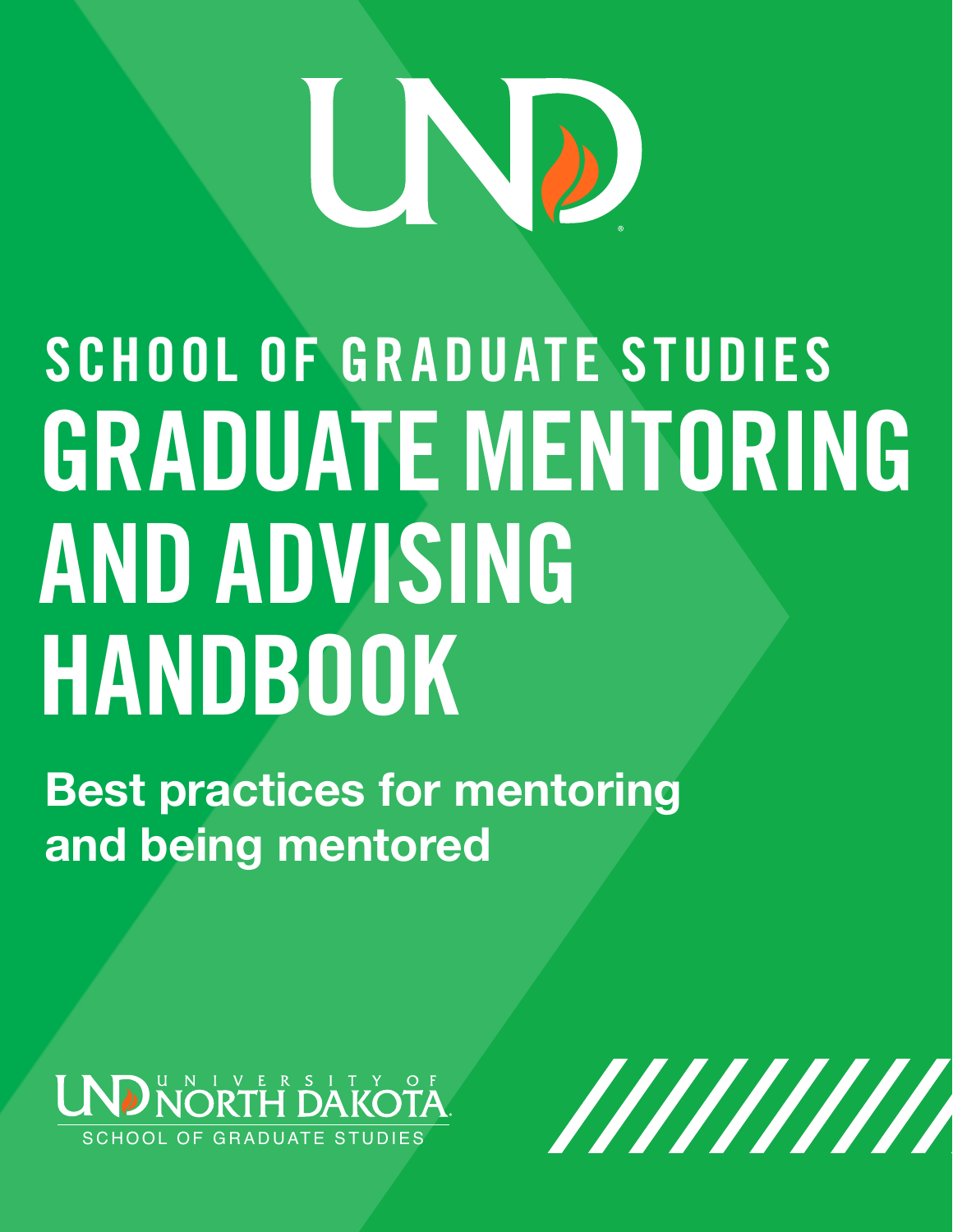This handbook draws heavily and compiles information from many sources: For readability and brevity, we opted not to have in-text citations but to provide sources as a list with additional suggested resources at the end of the document. We hope that we have not inadvertently omitted a utilized resource from this list; in the event that we have, please notify us at [gradschool@und.edu.](mailto:gradschool@und.edu)

Updated December 2021.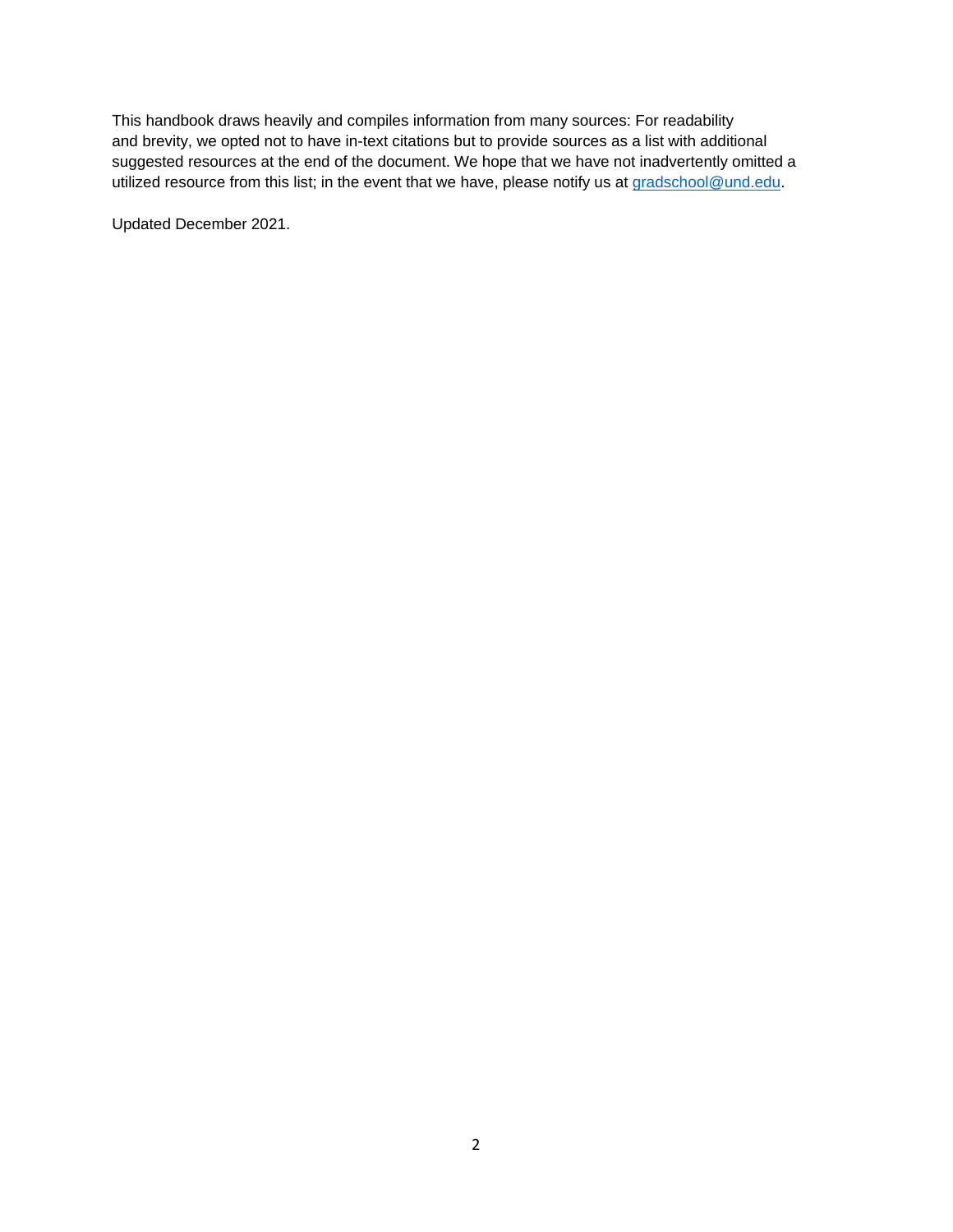# **TABLE OF CONTENTS**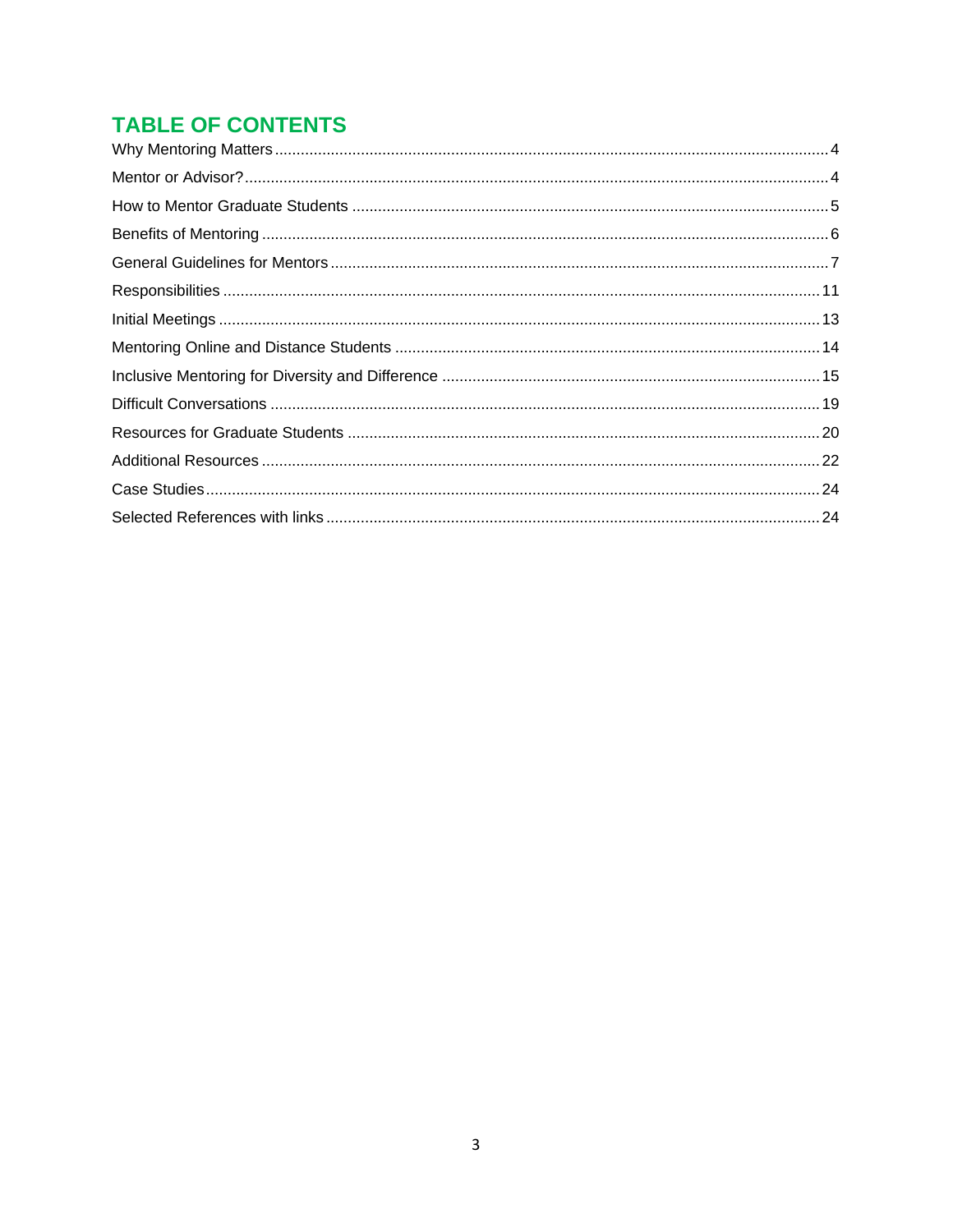# <span id="page-3-0"></span>**WHY MENTORING MATTERS**

For many, if not all, new graduate students, the transition from the highly structured environment of undergraduate education to the more unstructured nature of graduate education—especially researchbased programs—can be difficult. In addition to this transition, students regularly suffer from the wellknown but insufficiently foregrounded problem of impostor syndrome—the feeling that they aren't really qualified or prepared for advanced study.

What often complicates these difficulties is a lack of information about the rules, procedures, and expectations—both written and unwritten—of graduate programs, including how, how often, and on what criteria, student ability and performance is assessed. Add to that uncertainty about desired or likely career outcomes—50% of PhD students will change their minds about their desired career while in the program, for example—and you have a situation ripe for potential struggle. The fact that, in graduate education, there remains wide variance in whether or to what degree programs offer substantive orientation experiences in which the above information is clearly communicated only increases the potential for struggle.

That potential for struggle is one primary reason why quality mentoring can make a significant difference; a faculty mentor's ability to listen, be empathetic, share experiences, demystify the roles and rules of graduate school, set expectations, and serve as a trusted confidant are crucial to graduate student success, not only in the first transitional stages, but equally so in the research-intensive middle stage, and the late stage of looking for a satisfying career. Probably the most important element of mentoring is learning that a one-size-fits-all approach does not work; student performance and, therefore, their respective needs, are the product of a complicated interaction among innate ability, experiences, confidence, education, and the nature of the performance and program environment.

Research has shown time and time again how important quality mentoring is to graduate student retention, completion, satisfaction, and success. The quality of the mentoring/advising relationship is often the top reason cited in surveys of current students and recent graduates for timely completion and satisfaction among graduate students; it's also often cited as the top reason why students do not complete or do complete but are dissatisfied with their experience. The ripple effects for the program and the faculty member—positive and negative—on future student recruitment, retention, completion, and satisfaction, can be substantial.

As we will see, the responsibility for quality mentoring and advising is broadly shared, obviously including the mentor/adviser and mentee/advisee, but also the graduate program, the graduate program director, the various colleges in which our graduate programs reside, the School of Graduate Studies, and UND administration. All play a role in fostering an environment in which quality mentoring and advising is valued and recognized.

# <span id="page-3-1"></span>**MENTOR OR ADVISOR?**

In academia, the term "mentor" is regularly used synonymously with "faculty adviser." While this is often the case—especially at smaller institutions like UND—a primary difference between the two complementary roles is that mentoring is also a personal and professional relationship that goes beyond the fulfillment of academic degree requirements. An adviser might or might not also be a mentor, depending on the quality of the relationship.

The best advising includes mentoring, where mentoring is understood as an active process by which faculty advisers establish and foster structured and trusting relationships with graduate students by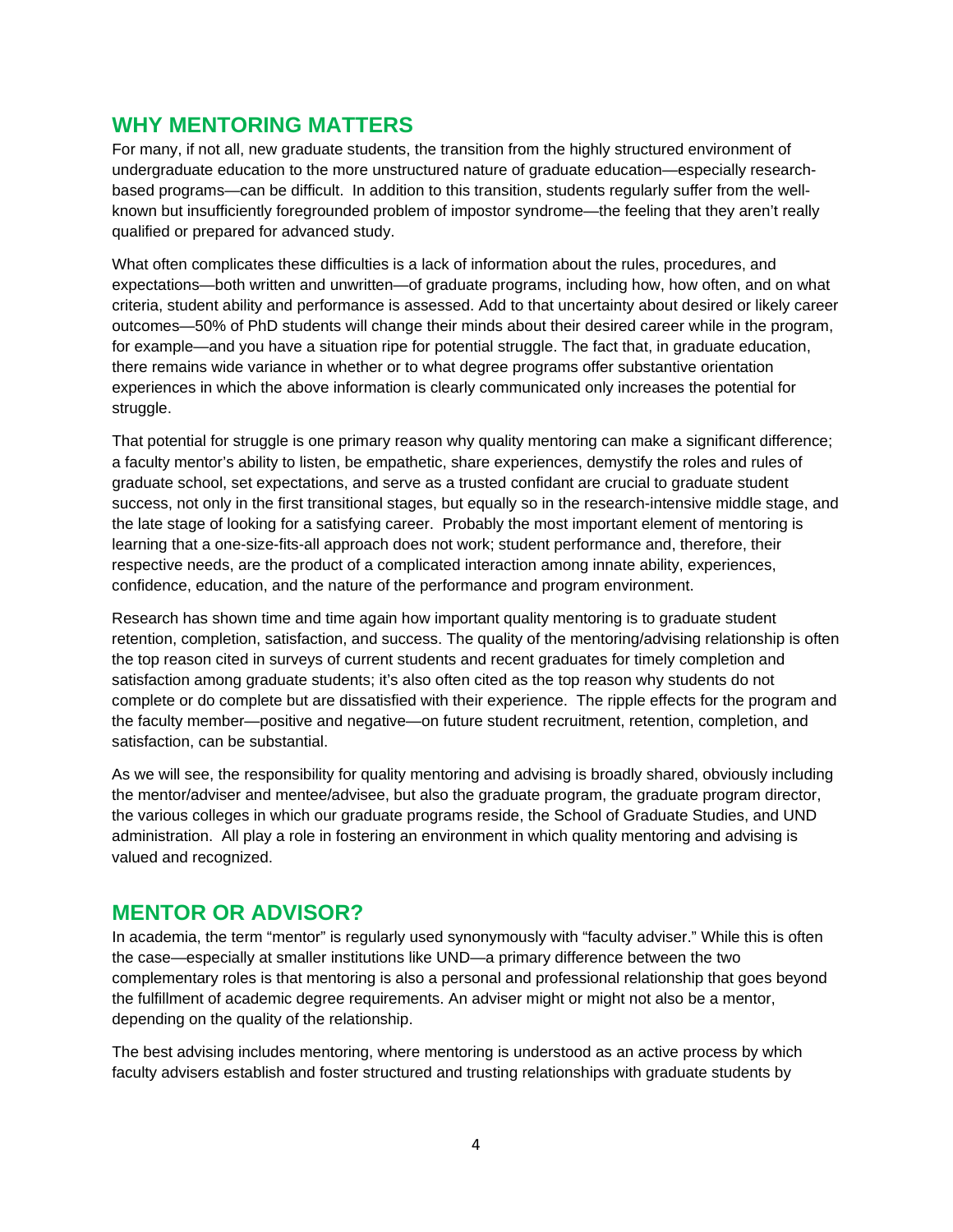offering guidance, support, and encouragement aimed at developing their competence and character. Mentors listen actively to mentee's concerns and care about their personal and professional well-being.

At the same time, mentors and mentees should realize that while many mentoring and advising activities are similar, on an individual level not all mentors are advisers and not all advisers are mentors. (By advisers, we mean thesis or dissertation supervisors.) While often a difference of degree rather than kind, advising focuses more on the activities, requirements, and attainment of satisfactory progress through the practical steps needed to achieve a graduate degree. Mentoring focuses more on the human relationships, commitments and resources that help graduate students find success and fulfillment in their academic and professional pursuits. Sometimes these complementary roles are played by one person and sometimes it is better to split those roles between two or more people. As such, while the adviser usually plays a leading mentoring role, graduate students should be encouraged to develop a network of mentors, including other faculty, more advanced graduate student peers, program alumni, and professionals in the student's area of career interest.

At the same time, findings in studies on academic mentoring do indicate that students are more satisfied with their career success when their advisers are also their mentors. It may happen that establishing a mentoring relationship with some advisees is natural, and with others it is less so. A lack of inclination to mentor a student does not necessarily indicate a mismatch as that student's adviser, nor does it mean that mentoring the student is an impossibility. Some mentoring relationships require more effort to establish and maintain than others; it isn't necessary for mentees and mentors to become friends to have a successful, rewarding mentoring relationship. In fact, while mentoring often becomes a close, trusting relationship, it remains best conceived of as professionally, rather than personally, close.

# <span id="page-4-0"></span>**HOW TO MENTOR GRADUATE STUDENTS**

Surveys show that graduate students — regardless of their race, ethnicity, gender, sexual orientation, age, nationality, socioeconomic background, discipline or department affiliation — consistently want more effective mentoring. Good mentoring helps all students learn more successfully, and that is our overarching goal. An effective mentor correlates with an increased likelihood of productivity, enhanced feelings of self-worth and self-efficacy for both mentor and mentee, and better recruitment and retention of all students, but especially underrepresented students.

Graduate students consistently describe regular discussions about research, coursework, and teaching; the multiple possible roles of a professional in a particular field; performance expectations for both mentors and mentees and the degree to which those are being met or not met; funding opportunities; and employment opportunities as high priorities.

In general, an effective mentoring relationship is characterized by mutual respect, trust, understanding, and empathy. Good mentors are good listeners, good observers, and good problem-solvers, who make an effort to know, accept, respect, and advocate for the goals and interests of a student. A mentor's function goes beyond the promotion of academic success or a sole focus on the tenure-track employment route; a quality mentor must be open-minded about students' career interests and paths and help them explore those options outside the academic world if that is their interest, whether that is business, industry, nonprofits, government, consulting, or something else.

For many if not most of us, neither our graduate educations nor our workplaces provided us with specific training in how to effectively communicate with or mentor students under our supervision; we often end up mentoring simply based on how we were mentored, which makes quality mentoring subject to luck of the draw.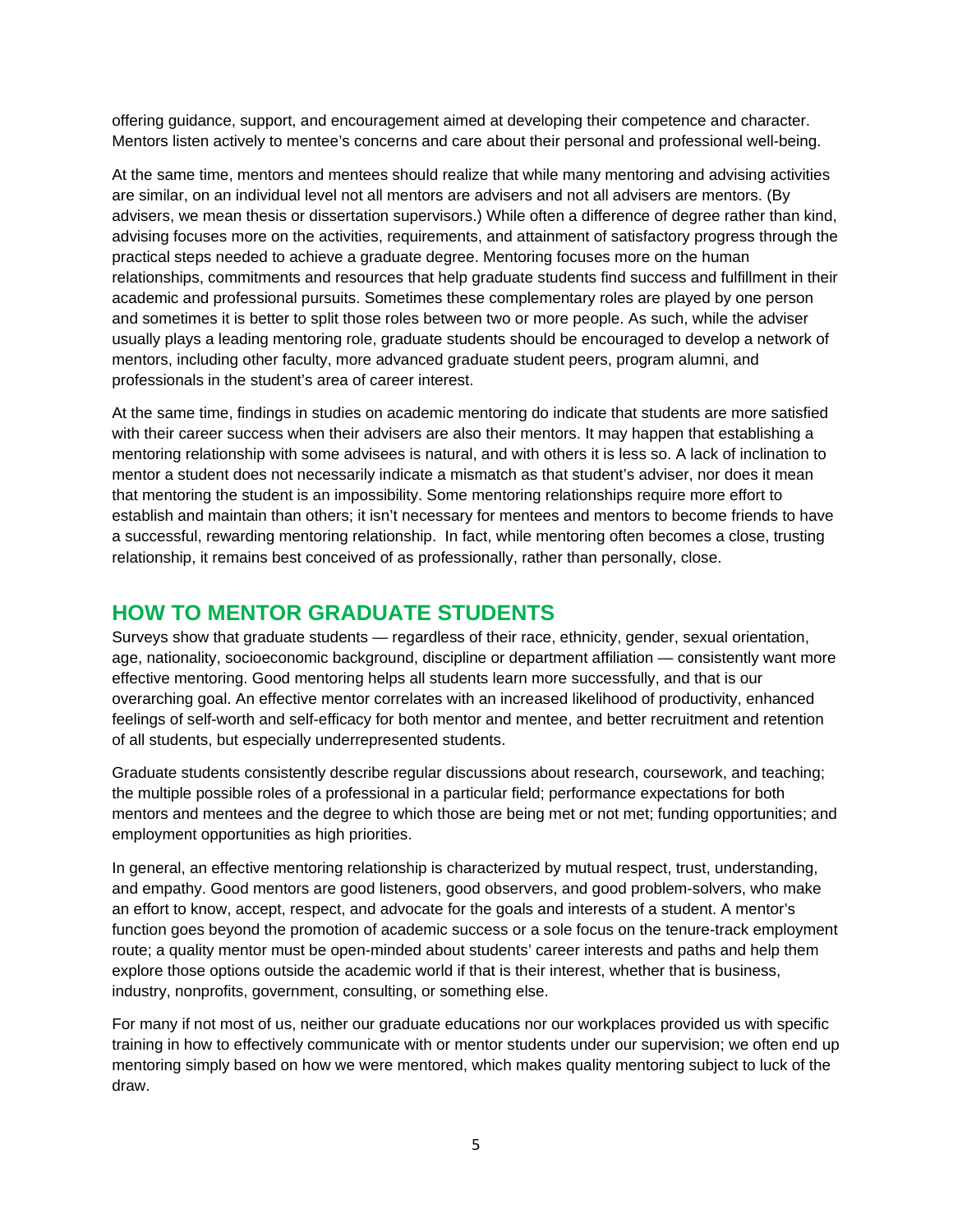Insufficient or no training on how to be a good mentor leads most of us to assume that good mentoring "just happens" naturally or is only for those who are "lucky enough" to stumble upon the right individuals to guide their intellectual and professional development. In fact, good mentoring is a matter of awareness, intention and a genuine desire to see mentees succeed. Mentors want to help graduate students further develop their strengths, work through challenges, achieve academic excellence, and advance professionally in career paths of the student's choosing (not the mentor's choosing). Mentors act as advocates and role models for their mentees and are approachable and available. Most important, and more than any particular piece of advice or supportive act, your students will remember how they were treated. The example you set as a person will have a substantive effect on how they conduct themselves as professionals.

Over time, mentoring relationships generally develop into close, individualized, but professional relationships between a graduate student and one or more faculty members, and sometimes with other professionals who have a strong interest in the student's educational and career goals. It can be difficult for one mentor to fulfill all the expectations of a high quality mentoring relationship; as such, building a network of mentors is often desirable and should be encouraged.

While all of this may sound somewhat daunting, effective mentoring need not always require large amounts of time; an experienced, perceptive mentor can provide substantive help in just a few minutes by making the right suggestion or asking the right question at the right time. Students, for their part, need to understand the professional pressures and time constraints faced by their mentors, recognize the multiple demands on a mentor's time, and actively strive for focused mentoring time.

#### **Communication is Key**

If you take away only one thing from this mentoring/advising handbook, let it be this: quality mentoring relationships rely on—indeed require—clear, consistent, active communication on the part of both mentor and mentee. Most problems encountered in mentoring and advising relationships are at some level failures of communication; high quality relationships do not "just happen." While no single formula for successful mentoring exists, successful mentoring cannot happen without clear, consistent, active, and mutual communication.

# <span id="page-5-0"></span>**BENEFITS OF MENTORING**

Mentoring enables graduate students to:

- acquire a body of knowledge and skills
- develop techniques for networking and collaborating
- increase self-esteem when working with professionals
- gain perspective on how their discipline operates academically, socially, and politically
- acquire a sense of scholarly citizenship by grasping their roles in a larger educational enterprise
- gain knowledge of workplace do's and don't's
- get advice on how to balance work and other responsibilities, and set priorities
- deal more confidently with challenging intellectual work
- thrive, rather than just survive
- more successfully navigate stressful or difficult periods in their graduate careers

Mentoring enables faculty members to:

- keep abreast of new technologies, research questions, knowledge, paradigms and techniques
- gain recognition for good mentoring, affirmation of professional competence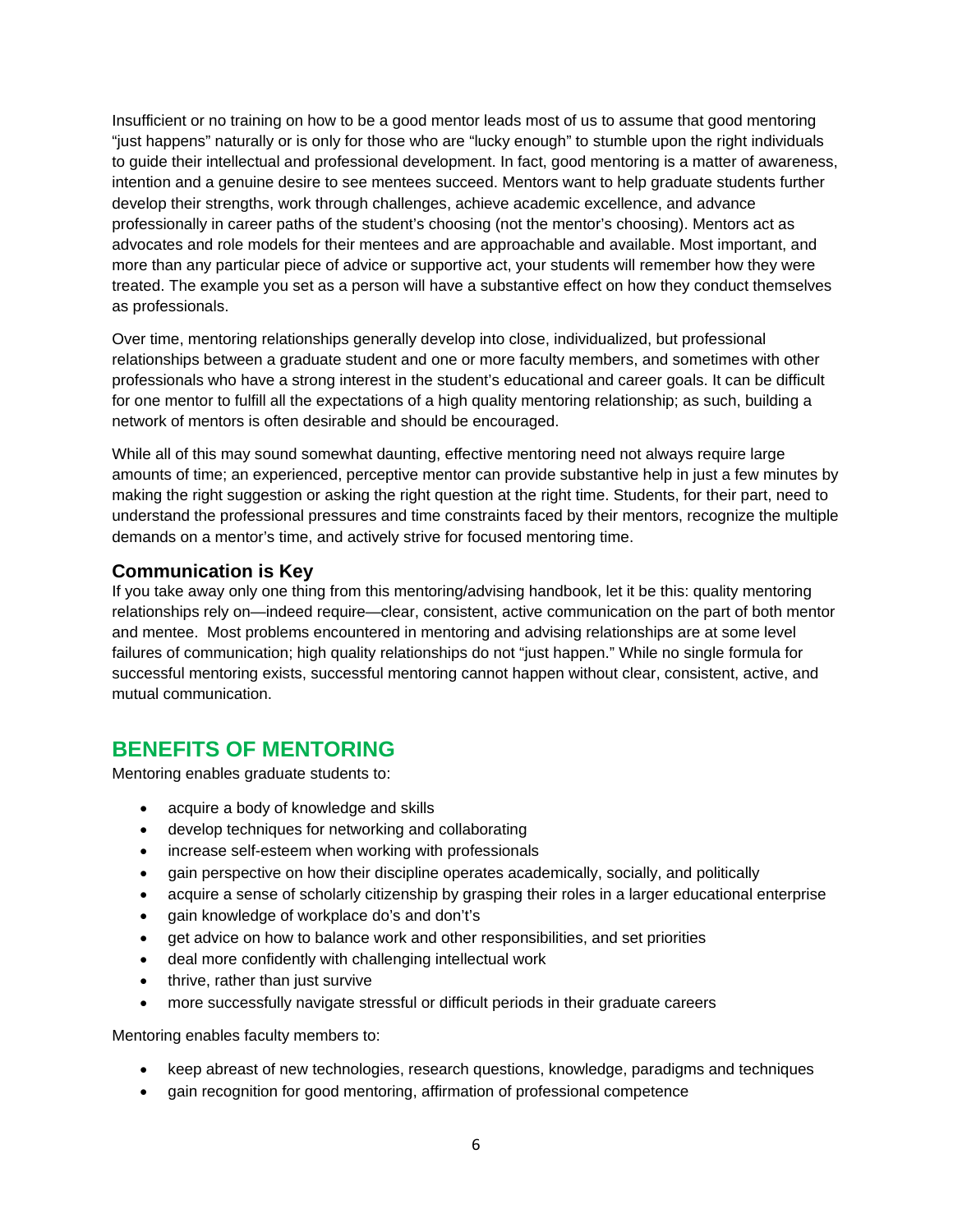- enhance their scholarly reputation through the success of former students
- strengthen their own contacts and make new ones, and thus cultivate collaborators for current or future projects
- identify and train graduate assistants whose work is critical to a research project or course offering
- prepare the next generation of intellectual leaders in the disciplines and in society
- enjoy the personal and professional satisfaction inherent in having a student succeed
- attract good students word gets around, and good mentors can regularly engage the curiosities and energies of fresh minds: students who can help produce better research, papers, and grant proposals

# <span id="page-6-0"></span>**GENERAL GUIDELINES FOR MENTORS**

#### **Know your Mentee**

At the risk of stating the obvious, a good mentor needs to know their mentee(s).

**Get to know their strengths and weaknesses**. New students especially will hesitate to ask questions for fear of appearing uninformed or unqualified. Make clear to your mentees that there are no dumb questions when talking with you. Honest communication about strengths and weaknesses enables better attention to coursework choices and professional development opportunities where needed. Make clear that you support their professional development outside of the classroom and research environment.

**Get to know your mentees' goals and aspirations** for graduate school and employment; do not assume that their career aspirations are similar to yours. National data indicates that across all fields, less than 50% of PhD graduates will remain in academia; in some fields that percentage is less than 20.

#### **Model and Guide Excellence in Research, Teaching, Service, and Attention to Professional Development**

Mentees will look to you as a role model for how to make responsible, ethical, and professional choices, especially when navigating difficult situations, but also in the more general sense of professional expectations and standards to aspire to in the field and workplace.

**Require that students complete training in ethical choices and behaviors** and discuss ethical responsibilities and standards in the field and workplace. Be alert for ways to illustrate ethical issues and choices in research and professional conduct.

**Model and discuss responsible teaching practices** and encourage mentees to attend professional development opportunities to further develop and improve their teaching skills; the School of Graduate Studies and TTaDA offer many relevant workshops and seminars, as do many disciplinary associations at national and regional conferences

**Establish the importance and best methods of regular, effective communication**, including shared expectations of how often and for how long meetings will occur between mentor and mentee, expected subjects of discussion at meetings, and expectations for timely feedback on any written work submitted by the mentee, including turnaround time and what is meant by "constructive feedback."

**Be just as specific when you give praise as you are when you give criticism** because students learn from both. Remind students that, with your high standards, you intend to help them improve.

**Make clear that your door is open**, within established limits.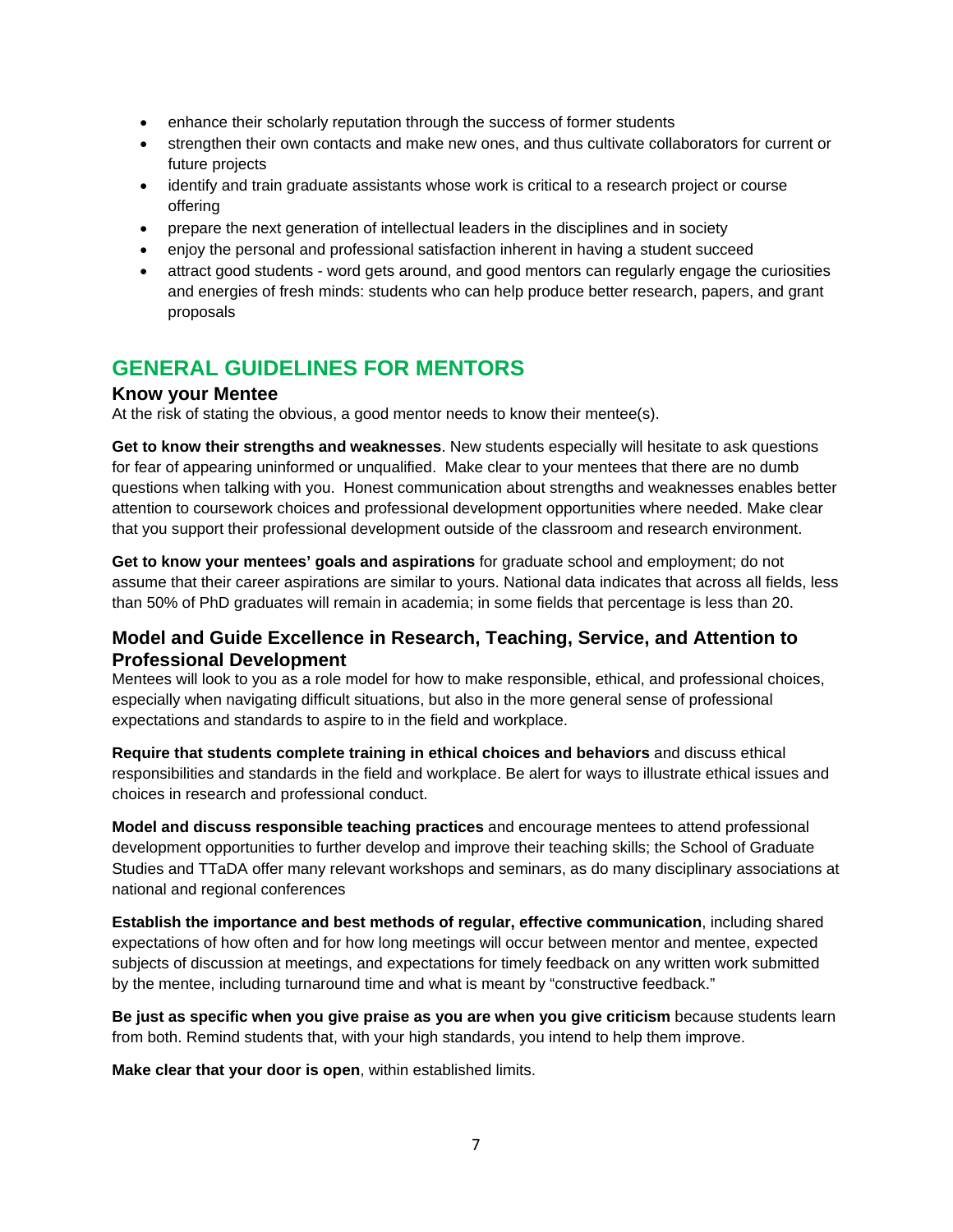**Model the importance of creative problem solving** by encouraging students to discuss their ideas, try new techniques, and expand their skills.

**Help students grasp the finer points of forming an advisory committee** and how to approach a thesis or dissertation. Teach students to break larger scholarly tasks like the thesis and dissertation into smaller, more manageable tasks to avoid becoming overwhelmed.

**Tell your students what you learn from them**. Such disclosure helps students see themselves as potential colleagues. Acknowledge the prior skills and valuable personal, professional, and educational experiences students bring to graduate school.

# **Demystify Graduate School**

Every graduate program has expectations for student performance, including appropriate coursework, class participation and attendance, written work, and progress milestones and timelines. Some of these expectations are written—every graduate program should have a Graduate Student Handbook—and some are unwritten.

**Make clear where and to whom students should address specific types of questions**, including any program hierarchies relevant to student needs, whether concerns, complaints, or something as simple as requests for lab or teaching materials and support. New students in particular often may not know what questions to ask or what certain terminology means; make clear that you expect mentees to have questions and reassure students that there are no stupid questions.

**Clarify how student performance is assessed** in terms of research work, coursework, comprehensive exams, written work, and oral exams; discuss the prevailing norms of the discipline and the formal and informal criteria used to assess and define "quality performance" at each stage of the graduate experience

**Clarify program milestones and timelines** in terms of what "satisfactory progress" means.

#### **Facilitate Professional Development**

Many activities that are simply second nature to you but are regular and important parts of your job—or employment expectations outside of academia—should be made explicit to students. For example, faculty governance and service, writing and obtaining grants, managing budgets, managing a lab, research project, or classroom, how to explain your research to nonspecialists, what skills are most important to "a day in the life" of the career sought by the student, etc.

**Encourage student use of skills and interests assessment,** such as myIDP (STEM) or ImaginePhD. Encourage self-awareness of strengths and weaknesses. Clarify where to find resources to develop needed skills or address skills gaps; the UND School of Graduate Studies, TTaDA, and Career Services offer many resources for students. Make clear that time spent on professional development is time well spent.

**Assist students in developing professional networks**. Learning how and where best to establish and develop professional networks, and, as appropriate, when and where to seek additional mentors is necessary. Recommend that students connect with advanced graduate students, other faculty within and outside of the program, and professionals in the desired employment field. Make clear the benefits, as well as the do's and don'ts, of networking.

**Create opportunities for students** to demonstrate their competencies. Take them to professional meetings and conferences and encourage them to make presentations to gain visibility and experience. Nominate your students for high-visibility fellowships, projects, and teaching opportunities when you feel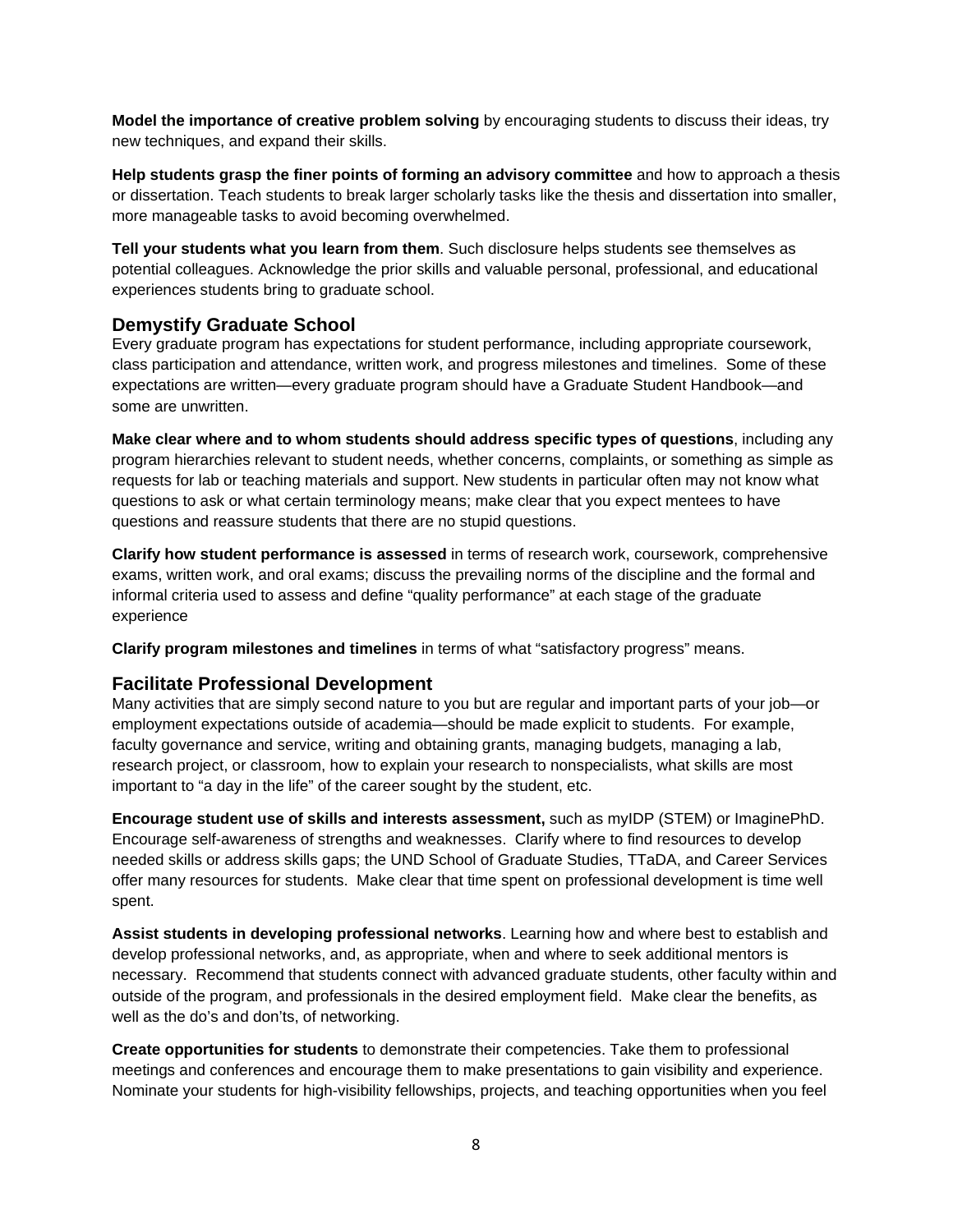they are sufficiently prepared. Promote students' research and teaching accomplishments inside and outside your program.

### **Support Mental Health and Wellness**

An often insufficiently discussed and addressed aspect of student persistence, completion, and satisfaction, healthy attention to mental health and wellness can improve productivity, retention, timely completion, and satisfaction among students. Make clear that you recognize mental health and wellness as an important aspect of a successful professional.

**Don't assume** that a student who doesn't express concerns about mental health and wellness or their progress/performance in the program is therefore "doing fine." For many students, calling attention to mental health and wellness challenges is not only difficult, but stigmatized. Find ways to make students as comfortable discussing their struggles as they are discussing their successes. Make clear that failure is acceptable and often a useful way to learn.

**Call attention to the importance of work/life balance** and assist students in strategies to find an appropriate balance. If a student is falling behind in their work, don't assume this demonstrates a lack of commitment; the student may be exhausted, unclear about where to go or what to do next, or uncomfortable with some aspect of the research project or team. Regularly sharing your own experiences can help students open up about theirs.

**Normalize attention to mental health and wellness** by regularly asking students how they are doing and providing personal anecdotes or examples of healthy ways to deal with stress to model the importance of attention to mental health and wellness. While sharing your own experiences may be helpful, avoid the impulse to compare or measure your own abilities to deal with stressful challenges; assist students in finding the tools and resources they need to meet those challenges. Those resources and tools may well be substantively different from your own.

**Establish the mentoring relationship as a safe space** for students; a place where concerns and struggles can be shared without fear of prejudice, discrimination, harassment, or any other harm.

**Be aware of the campus and off-campus mental health and wellness resources available** to students; while mentors are often the "first-responders" when students are struggling with mental health and wellness, mentors are not and should not be the only resource and therefore should be aware of resources available when student needs exceed a mentor's particular training or comfort level. A list of services is available at the end of this guide.

# **Avoid Poor Mentoring Practices**

Unfortunately, plenty of poor mentoring behaviors and practices are also too often a part of graduate education. Many of us may have experienced some of these practices with our own mentors, and, given the lack of sustained attention to and training on quality mentoring, may have simply accepted some of these bad practices as part of the equation, perpetuated them as mentors ourselves, or enabled colleagues to continue poor mentoring practices. That we may have survived poor mentoring ourselves does not mean that our students will or should. Practices to avoid as a mentor include:

**Keep it professional**. Do not ask students to do personal work for you, such as mowing lawns, pet or child care, driving, or typing. Quality mentoring relies on mutual trust and respect; treating students like personal property undermines both.

**Focus on student interests and goals**. Avoid dictating important research, curricular, professional development, or career choices with the explicit or implicit expectation that your students simply become another version of you.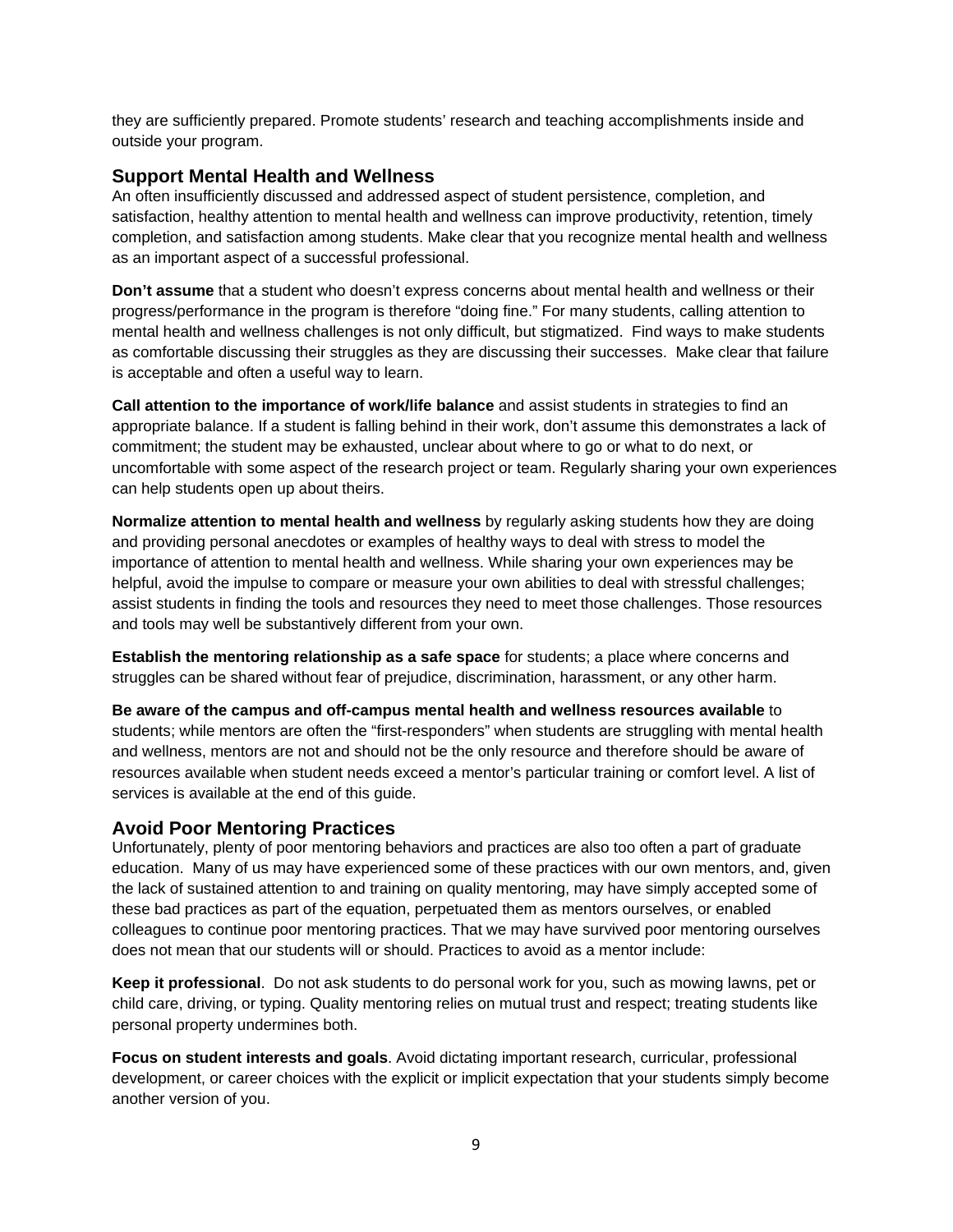**If faced with a question you do not know the answer to**, admit that you don't know and help the student either find the answer or direct them to someone who can. Uninformed or purely speculative answers to specific questions are not helpful to your students or to your program. Saying "I don't know, but can help you find the answer" also normalizes the idea for students that professionals are not expected to "know everything" and that it is okay to admit that you don't know something. Be as knowledgeable about program and Graduate School policies as you can be, but if you don't know an answer, don't invent one; help the student discover the correct answer.

**Do not cross professional relationship boundaries**. That mentoring often includes the development of close professional relationships does not mean crossing professional boundaries of behavior. Avoid sexual or romantic relationships. Remember the power dynamic that exists between mentee and mentor and work with your mentees to establish and maintain professionalism in a climate free from intimidating, coercive, harassing, shaming, or offensive behaviors.

**Do not ask or require a student with a GA appointment to work extra or late hours.** Students should be expected to work the hours for which they are paid. Students may volunteer or choose to work extra hours in specific situations, but you should not simply expect a student to work extra hours, regardless of whether or not you did so as a graduate student.

**Do not remain silent in the face of inappropriate or abusive behavior**, whether between students or between students and other faculty or staff. If you have knowledge of problematic behaviors but remain silent, you send the message to your mentees that you condone such behavior; furthermore, your students will likely adopt your mode of response in the future. Silence also enables the propagation of the toxic environment, endangering the health and efficient functioning of the program and its students, faculty, and staff.

**Do not make a student a target or pawn in your own disputes** with other faculty or staff members. Placing a student in the middle of a dispute inevitably hinders the student's progress and fosters an unhealthy, toxic environment. It is never the role of a student to manage disputes between faculty members or faculty and staff.

**Avoid using inappropriate comments or questions**. Academic freedom is not a license to say anything you choose. Think carefully before telling "off-color" stories or jokes. Comments or jokes pertaining to sex, gender, race, appearance, a student's "love life," religion, or a student's home country or culture might be considered harassment. More to the point, such comments or jokes are simply unnecessary and risk establishing an atmosphere in which common courtesy is not valued.

**Do not encourage students to engage in unhealthy behaviors**. Informal gatherings outside of class can help build community, but you must give appropriate consideration to propriety in such contexts. Do not pressure students to drink alcohol, for example, and consider the message sent by being drunk in the presence of students. In the age of cellphones that can record a moment's indiscretion and broadcast it to the world, do not put yourself or your students in a professionally embarrassing situation that may have ripple effects on your and your students' futures.

#### **Reasonable Expectations**

An important part of mentoring is setting high, but feasible, expectations for your mentee and then helping them meet those standards.

**Make clear to mentees that you have faith in their ability to succeed**, especially at particularly challenging stages of graduate education, including the first year transition from undergraduate to graduate education, preparation for comprehensive exams, the writing of the thesis/dissertation/final project, and job hunting. Regularly expressing your faith in your mentees' abilities can by itself provide a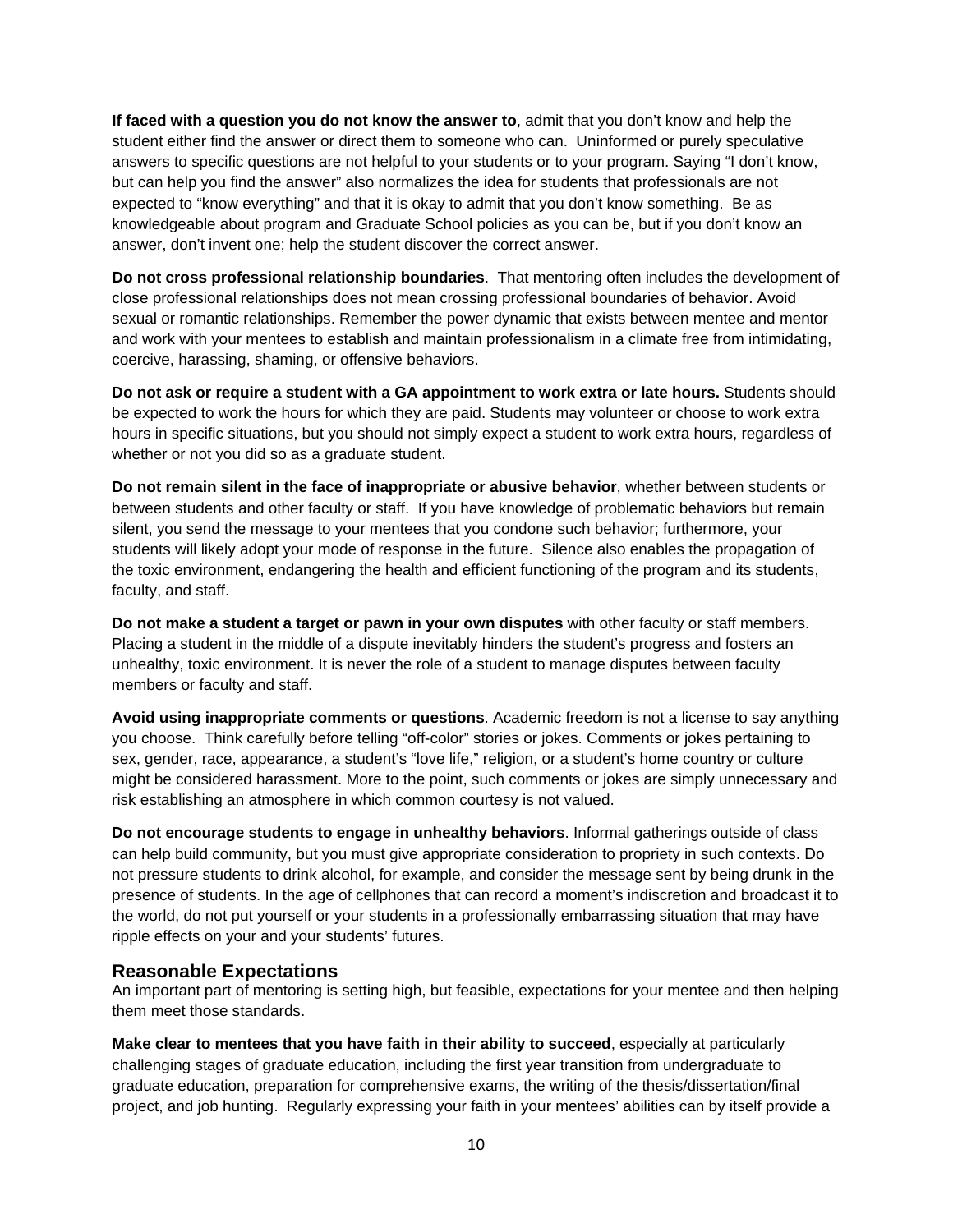productive increase in mentees' confidence and subsequent performance. If there comes a time where you have substantive concerns about the student's ability to succeed, based on a failure to maintain satisfactory progress or develop reasonably expected skills and knowledge, then it may be time for a difficult conversation. Keeping a student muddling along without a reasonable chance of success does no one—student, faculty, program—any favors.

**Keep your own expectations and assessments reasonable**; avoid the temptation to measure students' abilities against your own. Keep in mind the following questions:

- Are my expectations reasonable for a graduate student at this stage?
- Has this student had the necessary training to succeed at these tasks and/or in this environment?
- Does the student fully understand what is expected?
- Is this student disadvantaged in some way that might make the situation more difficult than it would be for others?
- Is the student experiencing a stressor—in their personal or professional life—that is affecting their performance?
- Might the student perform better in another environment? (e.g. a different lab, a different branch of study, a different career path)

If, upon asking yourself these questions about a given student, you are uncertain, talk to the student. Never simply assume what you think a student "should" know; find out what they do know and help fill any discovered gaps in their training.

# <span id="page-10-0"></span>**RESPONSIBILITIES**

Mentoring is a two-way relationship; each party must be accountable for their own actions or neither will benefit.

#### **Responsibilities of the Mentee**

- Be considerate of the many demands on the mentor's time
- Be reliable: return phone calls and emails in a timely fashion; attend scheduled meetings
- Demonstrate commitment to the relationship through active, regular communication
- Be aware of the mentor's expectations
- Be proactive: call or email if you have questions or need to discuss something
- Participate actively in your professional development
- Notify your mentor if you are unable to continue the mentoring relationship

# **Responsibilities of the Mentor**

- Contact your mentee regularly
- Be a good, supportive listener
- Keep notes on discussions to help remember previous conversations, ground already covered
- Minimize interruptions and distractions when meeting with students. A common concern among students is that professors do not provide them their full attention during meetings. Be aware of your body language; avoid looking at your watch or checking email while a student is talking
- During each meeting or phone call, schedule the next one
- Provide honest, constructive feedback on performance, identifying strengths and weaknesses and assisting with professional skills development
- Be a trusted confidant about matters large and small
- Assist mentees in developing professional networks
- Notify your mentee if you are unable to continue the mentoring relationship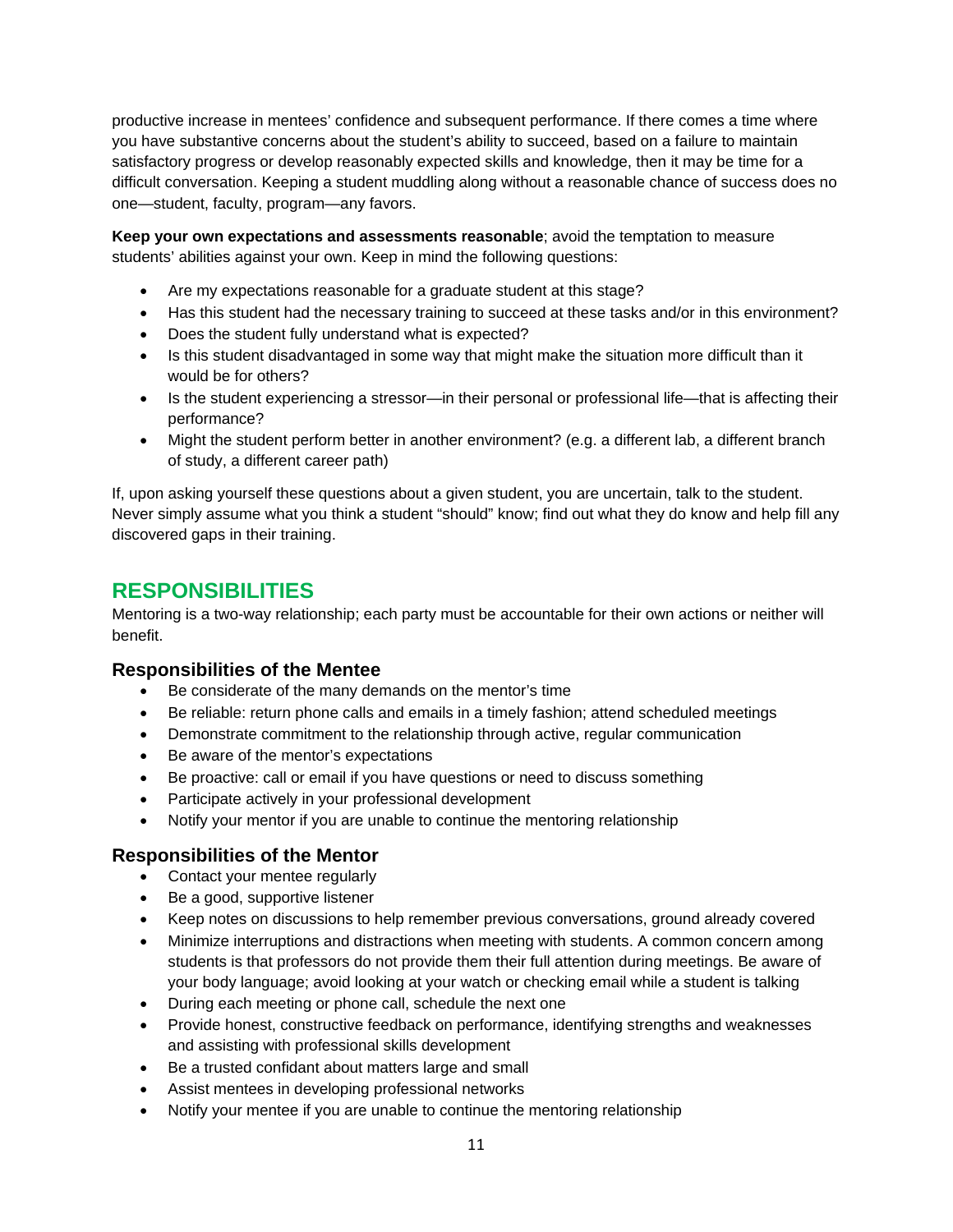# **Responsibilities of the Graduate Program Director**

- Helping new students transition to the program (e.g., providing orientation sessions, introducing students to the unit's Graduate Handbook, and creating opportunities for students working in different areas and in various cohorts to meet together)
- Ensuring that students have consistent advising by providing advice on matters such as course selection until a permanent faculty advisor and advisory committee are selected, or appointing a committee or temporary advisor to assume that role
- Helping students find appropriate guidance and support for their work by facilitating selection of a faculty advisor and advisory committee and facilitating changes of faculty advisor and/or advisory committee if necessary
- Ensuring a consistency of standards across the unit by monitoring the standards and fairness of components of the program (e.g., examinations, expectations for dissertation completion, timeliness to degree)
- Fostering shared values and the upholding of rights and responsibilities by working toward fair resolution of conflicts between graduate students and faculty

# **Responsibilities of the Graduate Program and College**

- Creating an environment in which mentoring is valued and both students and faculty have access to resources that promote graduate student success
- Offer a program-specific orientation session that introduces students to program policies, practices, expectations, and resources.
- Assigned a first-year, temporary adviser to facilitate regular engagement between students and faculty. First-year advisers should meet with their new advisees at least twice over the course of the first year to discuss course selections, departmental requirements, and answer any questions that arise.
- Develop and disseminate a program-specific mentoring plan for faculty and students to establish the importance of mentoring in program culture through listing the essential commitments and responsibilities of both parties within the context of the department's values.
- Include a mentoring plan in the program's graduate student handbook, as well as other mentoring resources, such as reference to this SGS guide.
- Develop program guidelines for the annual review of student progress and performance. Program faculty should establish consensus on the timelines, goals, and performance expectations that comprise satisfactory progress and ensure consistency of standards and fairness across the program's requirements and expectations.
- Create structured activities to facilitate faculty/student interactions. Such activities, both academic and social, help to promote and normalize collegial interactions that can enhance and extend mentoring relationships and networks.
- Consider ways to provide training or development opportunities for advanced graduate students to serve as peer mentors for new students, like shadowing, group activities, and/or assigned pairings for specific training or mentoring tasks.
- Include mentoring performance and outcomes in faculty evaluations for tenure, promotion, and merit.
- Establish mentoring networks by rotating research mentors for first- and second-year graduate students, assigning one or two faculty members—on a rotating basis—to serve as teaching mentors, allowing advanced graduate students with substantive teaching experience to serve as teaching mentors, and connecting with graduate alumni to provide opportunities for alums to "give back" to the program and its graduate students.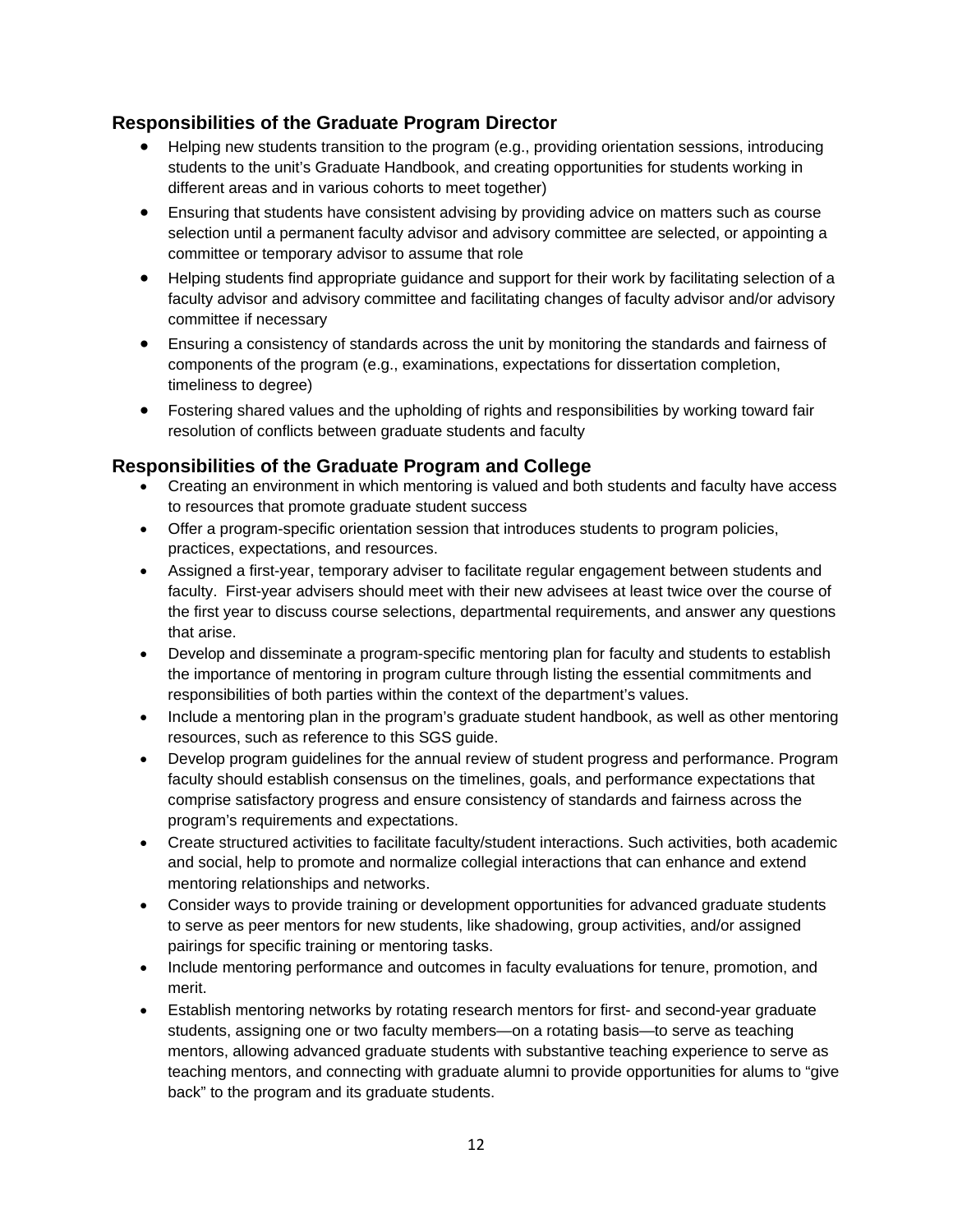- Monitor Program Pressure Points and offer programming to help alleviate them.
- Provide opportunities to assist students in preparing for the academic and non-academic job markets, encourage students to take part in the School of Graduate Studies' Accelerate to Industry program and professional development workshops, or recommend students take advantage of the many resources provided by UND Career Services.

#### **Responsibilities of the School of Graduate Studies**

- Providing resources and training to help faculty and graduate students continuously improve their mentoring skills and abilities
- Providing information to units to help them fulfil their mentoring responsibilities
- Advocating for excellence in mentoring including inclusive mentoring practices
- Advocating for recognition of mentoring in evaluative processes
- Regularly assessing various aspects of mentoring on campus (e.g., through surveys, focus groups, or other applicable means).
- Partnering with other units to provide additional mentoring and professional development opportunities
- Serving as a contact point for faculty and students who experience difficulties in mentoring relationships

# <span id="page-12-0"></span>**INITIAL MEETINGS**

Initial meetings between mentors and mentees should focus on getting to know each other, communication of written and unwritten program expectations, and mentees' initial thoughts about their research, professional, and career interests. The first meeting should also establish a regular meeting schedule and expectations for progress updates, discussion topics, etc. It is important to maintain a regular schedule of mentoring interaction such that mentoring is proactive rather than reactive.

Mentors should discuss both the "written" and the often "unwritten" aspects of academic life in their respective graduate programs that students need to be aware of to position themselves for success, including, but not limited to, the following:

- The student's short and long term professional goals, including current degree objective(s), skills needed/gaps that need to be addressed, and desired career outcome(s) and steps necessary to accomplish those goals
- The length of time that earning the degree should take, including the typically expected timeline for completion of program milestones
- Skills or competencies the student should acquire within a certain amount of time; what are they expected to know how to do and by when?
- What professional development activities and opportunities is the student expected to participate in?
- The need for open communication about potential barriers to the student's progress (including physical/mental health, family issues, and department/lab climate) and about resources available to manage those barriers
- Who are the important people in the department, the college, the institution, and the discipline
- Which subfields are expanding or contracting, so that students can position their research topic appropriately
- How people in the field find out about, get nominated for, and win fellowships, grants, awards, and prizes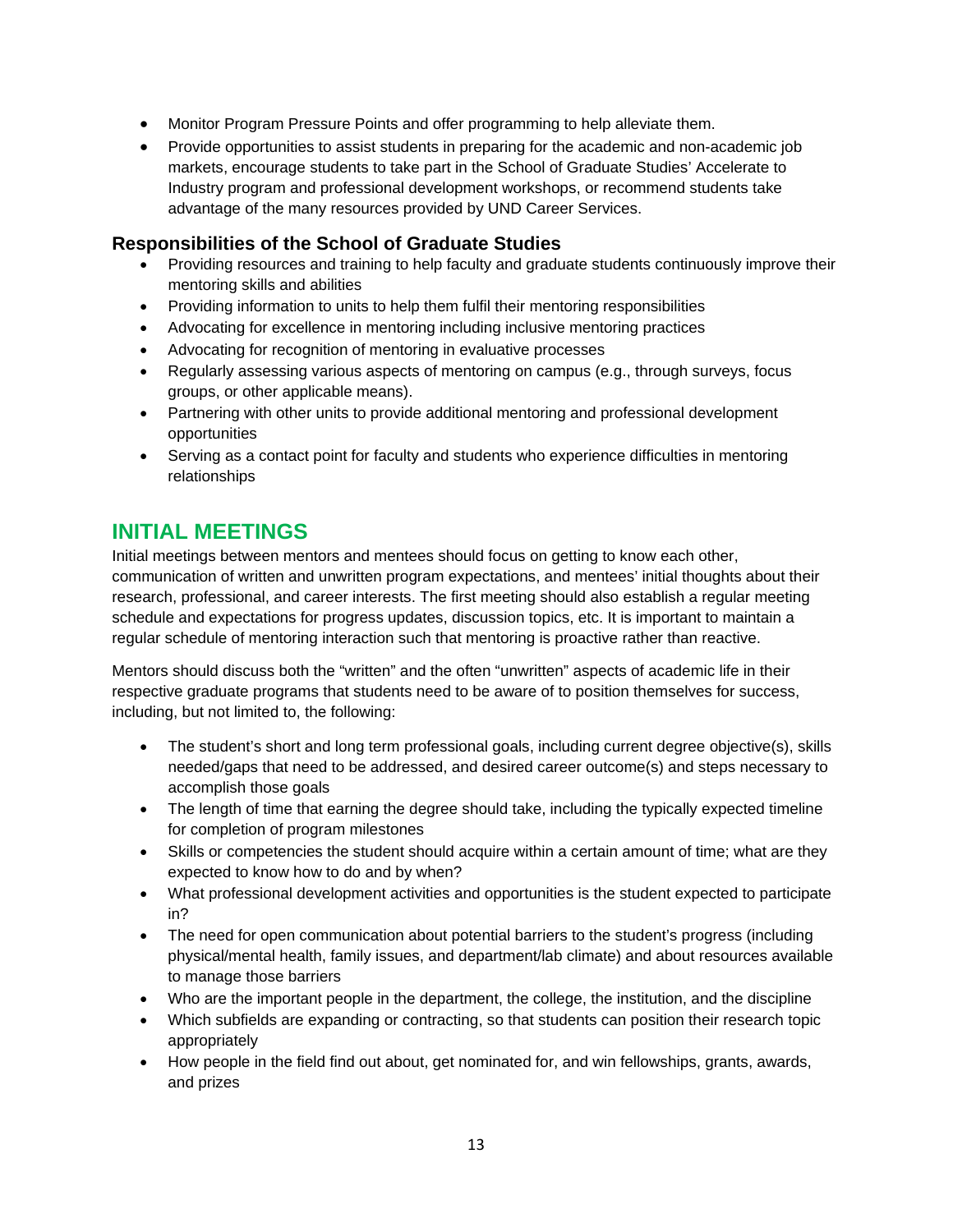- Acceptable venues for research outputs, including which journals lead the field and how submission works
- What organizations are important to join and what roles to pursue within such organizations
- What conferences are important to attend and how often one should attend
- How to appropriately raise common concerns, issues, or problems, and with whom
- Expectations for meetings/communication with adviser/mentors, including typical meeting length and regularity
- How to get feedback on a paper and expectations for feedback, including turnaround time
- How, how often, and in what form students can expect to receive an assessment of general progress. Annual assessment of performance, at minimum is required for students in Master's thesis and PhD dissertation degrees by the School of Graduate Studies.
- What are the workload expectations? How much time should be spent on research/scholarship per week?
- Authorship practices in the discipline, including how authorship is assigned, what authorship order means, etc.
- Whose intellectual property any data collected by the student will be
- The need for mutual respect and professionalism at all times, including if one wants to end the mentee/mentor, adviser/advisee relationship

#### **Additional aspects to discuss for those students with assistantships**:

- The duties and performance expectations associated with the appointment, including how performance will be evaluated
- How research, service, and/or teaching responsibilities will be assigned and what training will be provided regarding "satisfactory performance" norms
- If a GTA, how student evaluations will be weighed in renewal decisions
- The duration of the appointment and the likelihood of or criteria for renewal
- Any specific hours during the week expected to be devoted to the appointment
- Whether and in what ways research assistantship duties overlap with research for the student's dissertation/thesis
- Ground for potential termination of the appointment, and the process that would be used were such action to be taken, including timelines
- The importance of professionalism in the creation and maintenance of an equitable, fair workplace free of harassment, bullying, discrimination, and disrespect

A crucial part of initial meetings is the setting of shared expectations for mentors and their mentees. What are the expectations for each in terms of the mentoring relationship? What are the goals for each? Both of you will feel frustrated if one or the other's expectations for the mentoring relationship are not met. Clearly discussing the expectations and goals of the relationship, the amount of time, and activities will alleviate these problems.

# <span id="page-13-0"></span>**MENTORING ONLINE AND DISTANCE STUDENTS**

Mentoring in an online environment embraces the same goals and aspirations as the above. Establishing a structure, schedule, and agenda for regular mentoring and advising communication(s) is key. At the same time, the online environment brings with it certain differences, advantages, and challenges. E-Mentoring offers certain advantages in its ability to overcome obstacles of distance and time, and provide elements of convenience and flexibility. In addition, research has noted that the online mentoring environment can helpfully reduce perceptions of status/power differentials between mentor and student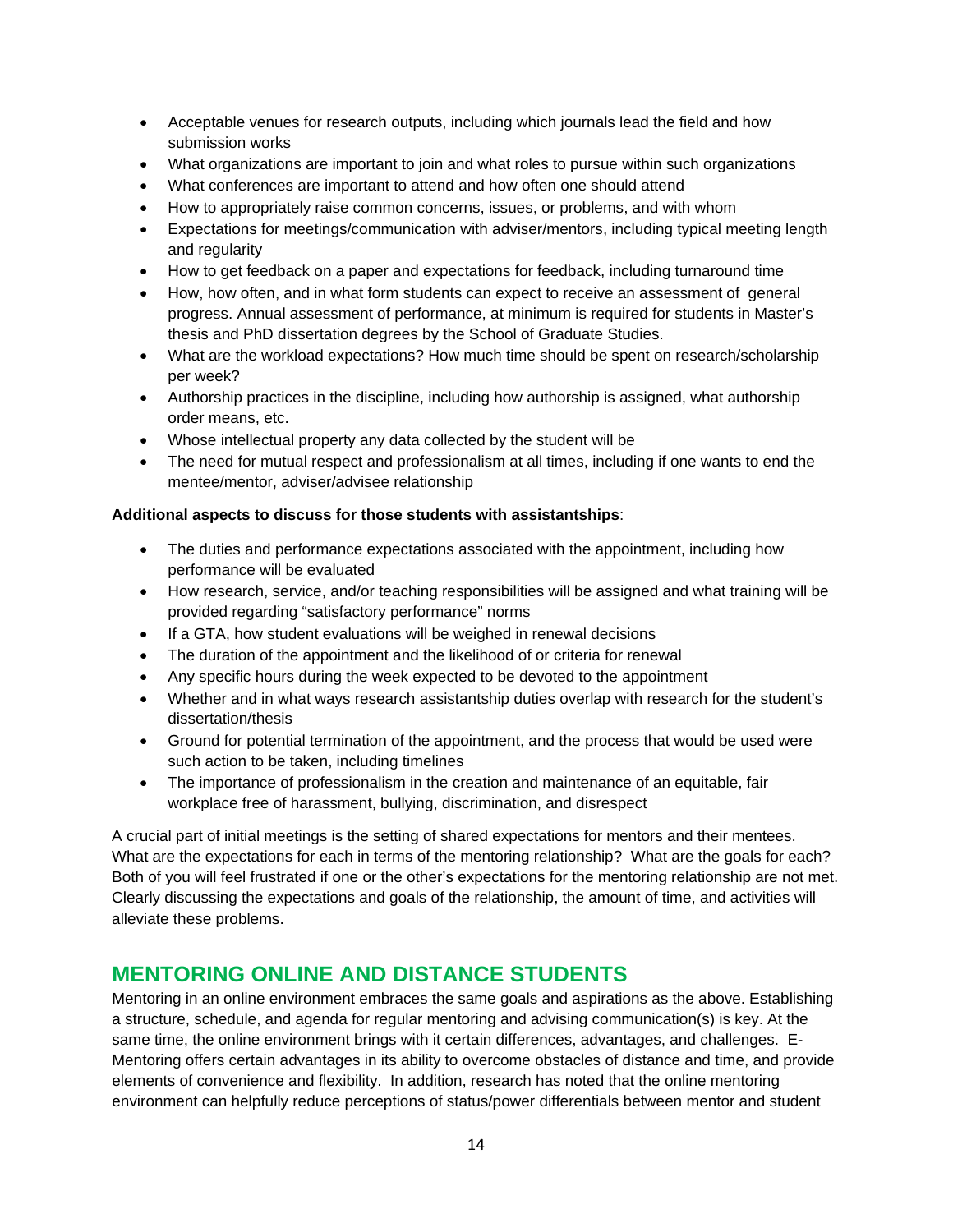and foster a more supportive environment absent social pressures and influences that can be more challenging in face-to-face interactions in office settings.

At the same time, particularly with asynchronous mentoring and advising (email and texting, for example), the potential for miscommunication is magnified due to the absence of verbal or body language cues, not to mention the inability to ask questions and engage in real time dialogue. In asynchronous interactions it is important pay extra attention to careful communication—word choice, tone, awareness of audience, context—to reduce the potential for miscommunications.

As such, whenever possible, live webcam interaction offers significant advantages for e-mentoring and also can enhance the student and mentor/advisor ability to build a professionally personal relationship of mutual trust and connection. For example, for online students much more so than on campus students, their respective faculty advisors/mentors may be their sole point of connection with the university. Programs can help mitigate this through support for peer mentoring in the online environment, in which more experienced online students are paired with new online students with scheduled times or structure for online interaction, or a group of more experienced online students makes themselves available at set times throughout the academic year for social interaction, Q&A, advice, etc with groups of students new to an online graduate program.

Additional difficulties are possible due to cultural differences of often variously non-traditional students, technical difficulties with various technological platforms, time management (many online students may also work a full time job and have family responsibilities) and limitations of available faculty and student time due to workload. Research suggests that faculty members' adaptability to, empathy for, and support of online students' multiple responsibilities and obligations were important to a positive mentoring relationship As such, it is important that graduate programs recognize the need for equal attention to the mentoring and advising of online students, and support faculty efforts in meeting those obligations.

# <span id="page-14-0"></span>**INCLUSIVE MENTORING FOR DIVERSITY AND DIFFERENCE**

"Diverse students" is a term that encompasses many individuals who may face bias in the course of their studies: women, students of color, international students, older students, those with disabilities, and LGTBQ+ students are among those who would often be considered diverse students. These students are often the least likely to find or even seek mentoring. They can often feel like outsiders to the field and the academic colleague system, which has traditionally been dominated by white men. If you find yourself in a mentoring relationship with someone whose background differs from your own, the advantages are many. However, you and your mentee may also encounter new situations. Conscious and unconscious biases may affect how the two of you interact. Every mentor is challenged to adapt to the growing sex, ethnic, and cultural diversity of both student and faculty populations.

Most of us harbor unconscious biases about other people that we apply to our evaluation of them. Few of us intend to be prejudiced, but culture and history shape us in ways that we often don't recognize. Experiments show that people evaluate the quality of work differently if they are told that a man or a woman, a black or a white person performed the work. We can't fully escape our culture and history, but we can try to hold ourselves to high standards of fairness and to challenge our own decisions. Regularly ask yourself if you would have reacted the same way to a behavior, a seminar, a piece of writing, or an idea if it was presented by someone of a different gender or race. When you evaluate people, make sure you are holding them all to the same standards.

**Inclusive Mentoring**: New graduate students, in particular, may express the desire for a mentor with whom they can personally identify, but data suggests that their eventual level of satisfaction with their mentors seems to have little to do with this aspect of the relationship. This confirms the important point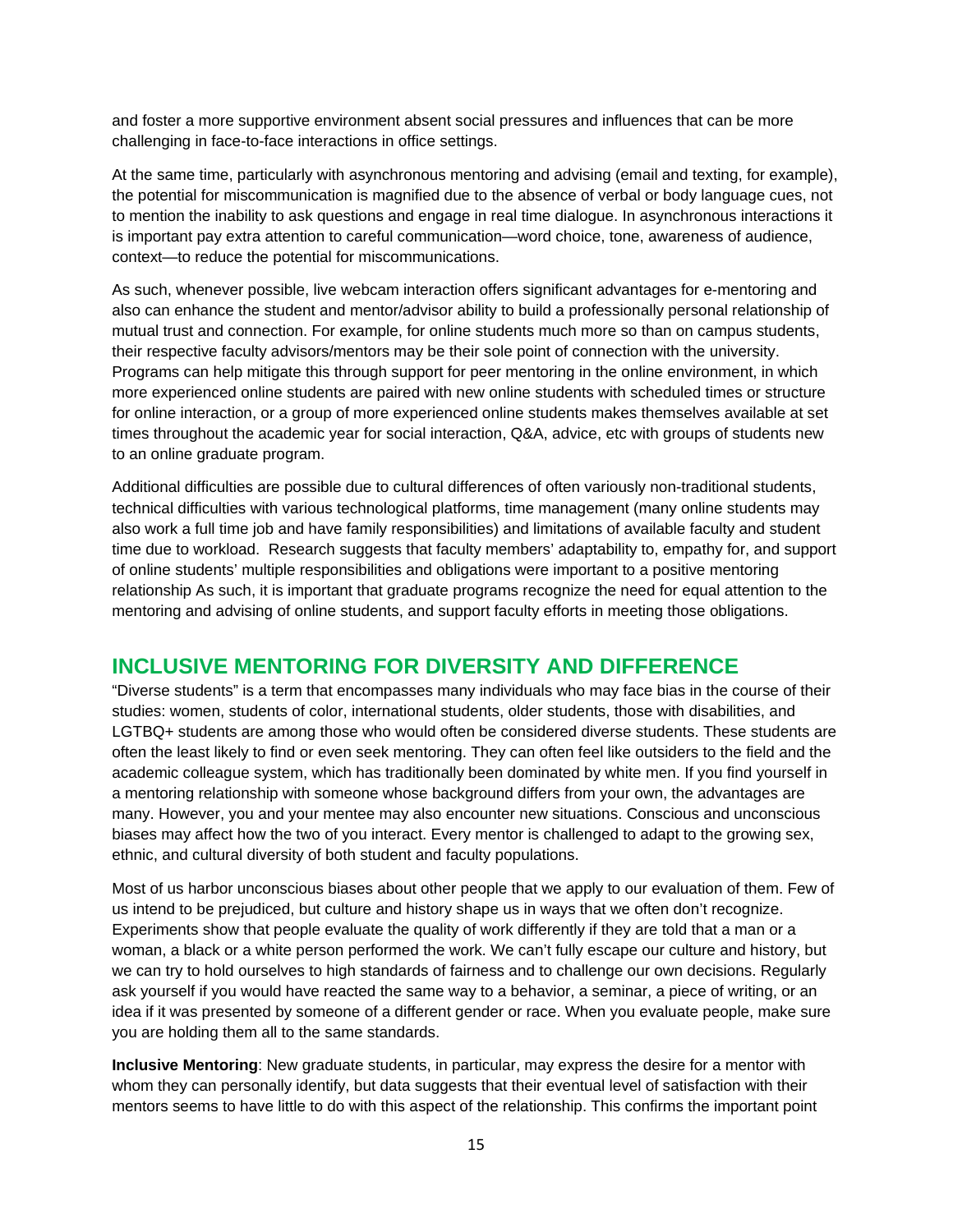that you can be a successful mentor even if you and your students do not share similar backgrounds. While successful mentoring may not require shared background(s), it is crucial that mentors and programs establish an inclusive environment in which quality mentoring can thrive.

Creating an inclusive, supportive community is an explicitly stated goal of UND, which can be found on the [One UND Strategic Plan webpage.](https://und.edu/about/mission/goal-5.html) The clear, substantive benefits of creating a diverse and inclusive academic and research environment are well-documented, and will therefore not be rehearsed here.

The graduate student population at UND and across the nation is growing more diverse and will continue this trend over the coming years. As such, it may not be useful to think of students as "traditional" or "nontraditional." If we include women in traditionally male-dominated fields, students from historically underrepresented groups, international students, LGBTQ+ students, students with disabilities, and students with children or other care-giving roles, these "non-traditional" students likely now comprise the majority of graduate students in the nation. An overall numerical majority in programs across the nation, however, does not speak to disparities that continue within programs and disciplines at specific campuses.

### **Building and Retaining an Inclusive Mentoring Community**

#### **Group Considerations**

**Underrepresented Groups**: If your mentee is from an underrepresented group, they may find it more difficult to make connections. Ask your student about their interests and do what you can to help them get connected with those who share their interests. If you are not familiar with a particular culture, work to demonstrate your willingness to communicate with and understand each student as a unique individual. Students from underrepresented groups often express an interest in giving back to their communities, especially through research topics that align with or assist their communities' values or culture(s). If at all possible, support the student in their choice of research topic, perhaps by enlisting additional faculty or professionals from the student's desired career field to assist. Awareness and valuing of other approaches to research, whether applied or not, also fosters more inclusive, holistic review of applicants, as data shows that programs often implicitly or explicitly devalue applied or community centered research interests and approaches in admissions decisions.

**International Students**: When working with international students, be aware that their undergraduate experience may have been very different from that of an American university. In particular, support your mentee in understanding what might be called the "hidden curriculum" of American university culture, especially in terms of classroom dynamics and expectations. Some international students may find the informality of the mentor/mentee relationship, the expectations for regularly engaging in classroom discussion, the expectations for questioning one's professor and/or adviser or asking questions in class, and the expectation to advocate for themselves not only unfamiliar, but also jarring. International students can feel as if their competence has diminished early in their graduate experience. When international students arrive on campus, they may need to demystify as many as three cultures: U.S. culture, the culture of the research university, and the academic culture in their specific programs. Language difficulties and lack of awareness of how the U.S. education system works may be the most obvious initial hurdles. Many, if not most, international students may have different collaborative or classroom communication patterns. For instance, in the educational systems of East and Southeast Asia, the student's role is more passive in interactions with professors, whose authority goes unquestioned. As such, behavior in graduate seminars can seem unnecessarily competitive to some international students, who fear that if they do not exhibit the same behaviors, professors will judge them as less capable. Introduce new international graduate students to more advanced international students and U.S. graduate students with international experience.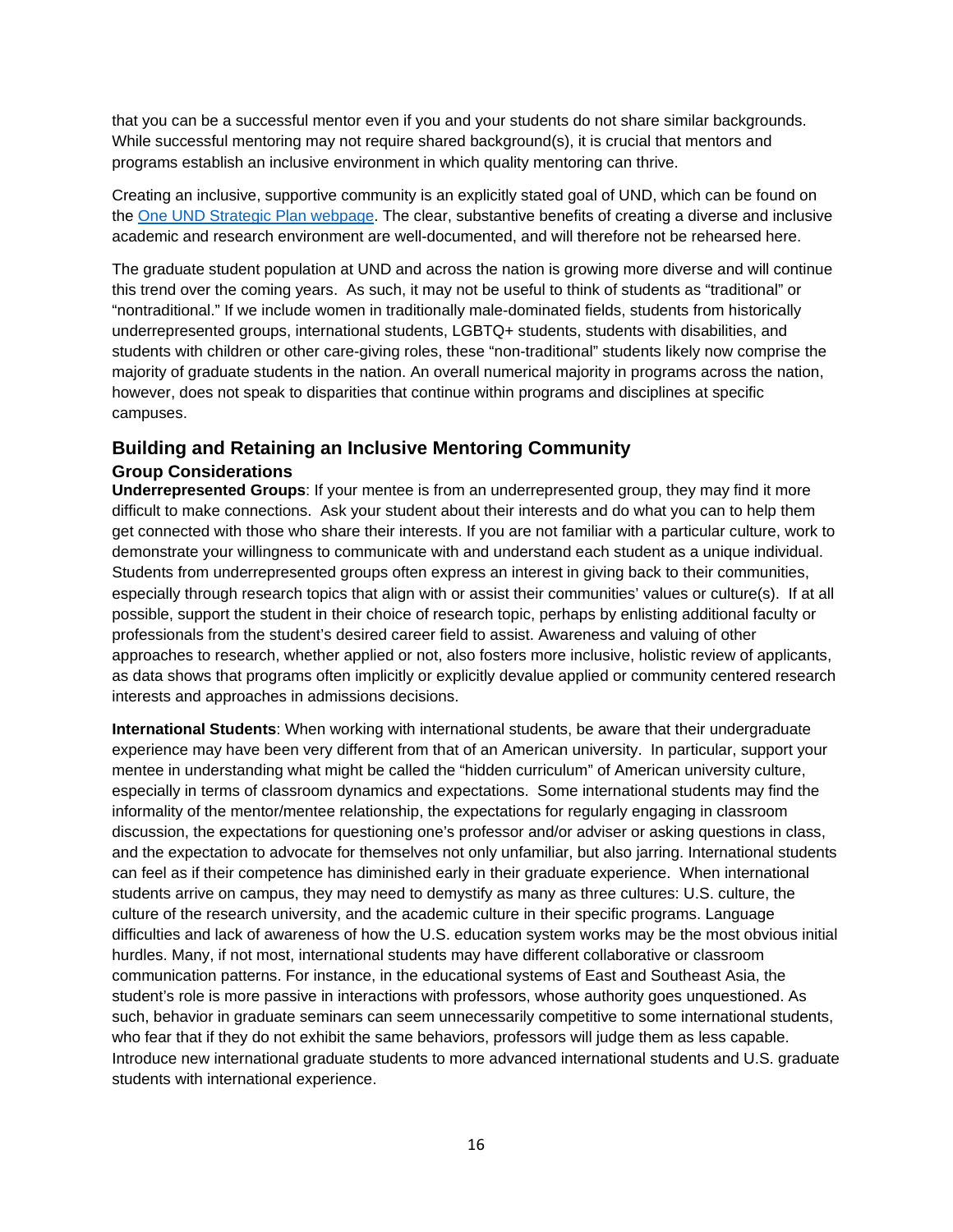**Sexuality and Gender Identity**: Unlike other underrepresented students, many LGBTQ+ students can be "invisible" because sexuality has no defining physical characteristics and because many may have chosen not to be out. Assume that LGBTQ+ students are present in every classroom, research group, lab, seminar, or campus meeting that you participate in, and that they might not feel safe being out. Avoid language choices that assume heterosexuality as the norm or that can convey homophobia. Discuss with your students how discriminatory remarks—even those seemingly innocent—can impede learning and stifle substantive engagement and debate.

**Age and Experience**: Older students can be more focused and aware of their goals for graduate school than their younger colleagues. Their maturity is an asset because they are usually not intimidated by the prospect of engaging in discussion with you and they are familiar with complex problems and independent thinking. At the same time, older students might worry about how they compare with their younger colleagues who they feel might be more "up-to-date" in terms of disciplinary knowledge and technology skills. Older students may also find, or feel, that their years of "real-life" knowledge are devalued during graduate school, especially if their experiences are variously contradictory to the theory or research under study. The age difference of older students may also exacerbate feelings of isolation due to different social activity interests than their younger peers. Value older students' knowledge and experiences by asking them how their life and work experiences inform their graduate scholarship.

**Race and Ethnicity**: Although the racial and ethnic diversity of the UND graduate student population has been increasing slowly over the last decade or two, the campus remains relatively homogenous. As a result, minority students can feel marginalized, not only in the student population, but also in how research problems and curricula reflect—or fail to reflect—their scholarly influences, experiences, and educational goals. In addition, the search for role models, or those who have "paved the way"—a normal part of the acclimation process in a new environment—can be challenging for students of color. Minorities can also feel the impact of harmful stereotypes about performance expectations, or that "all minorities are alike" or have the same goals or experiences. Help welcome such students to your program by focusing on students as individuals rather than as members of a group, while also helping to support interest in building explicit connections to faculty of color in or outside your department, and informing yourself about scholarly advances in your discipline resulting from the inclusion of multicultural research and perspectives. Learn about national networks for underrepresented minorities in your discipline and participate in them.

**Socioeconomic Background**: Graduate students come from a variety of socioeconomic backgrounds, but socioeconomic background is a largely "invisible" factor that can heavily influence a student's mentoring needs. Some students may be supporting parents, siblings, or other relatives; some may have jobs outside of their departments, even if they have graduate appointments or fellowships. Students from economically disadvantaged backgrounds can experience greater difficulties in accessing or creating professional networks; may struggle with the costs of traveling to research or professional conferences, may need to secure summer or academic year extra employment off campus, may suffer from food insecurity, and may not have time available for professional and social events. Be alert to funding opportunities or internships for your students, especially for the summer, and let them know of opportunities. Put course materials or books on reserve so that students do not always have to buy their own copies. Be aware of what resources exist to support economically disadvantaged students and establish a mentoring environment in which the student feels comfortable seeking advice and support.

**Disabilities**: Students can have physical disabilities, learning disabilities, chronic disabilities, and psychological disabilities. Their needs may vary depending on how long they have experienced the disability. For many students with disabilities, meeting basic course and/or research requirements may demand more time and energy than it does for other students. Strive for inclusiveness by avoiding last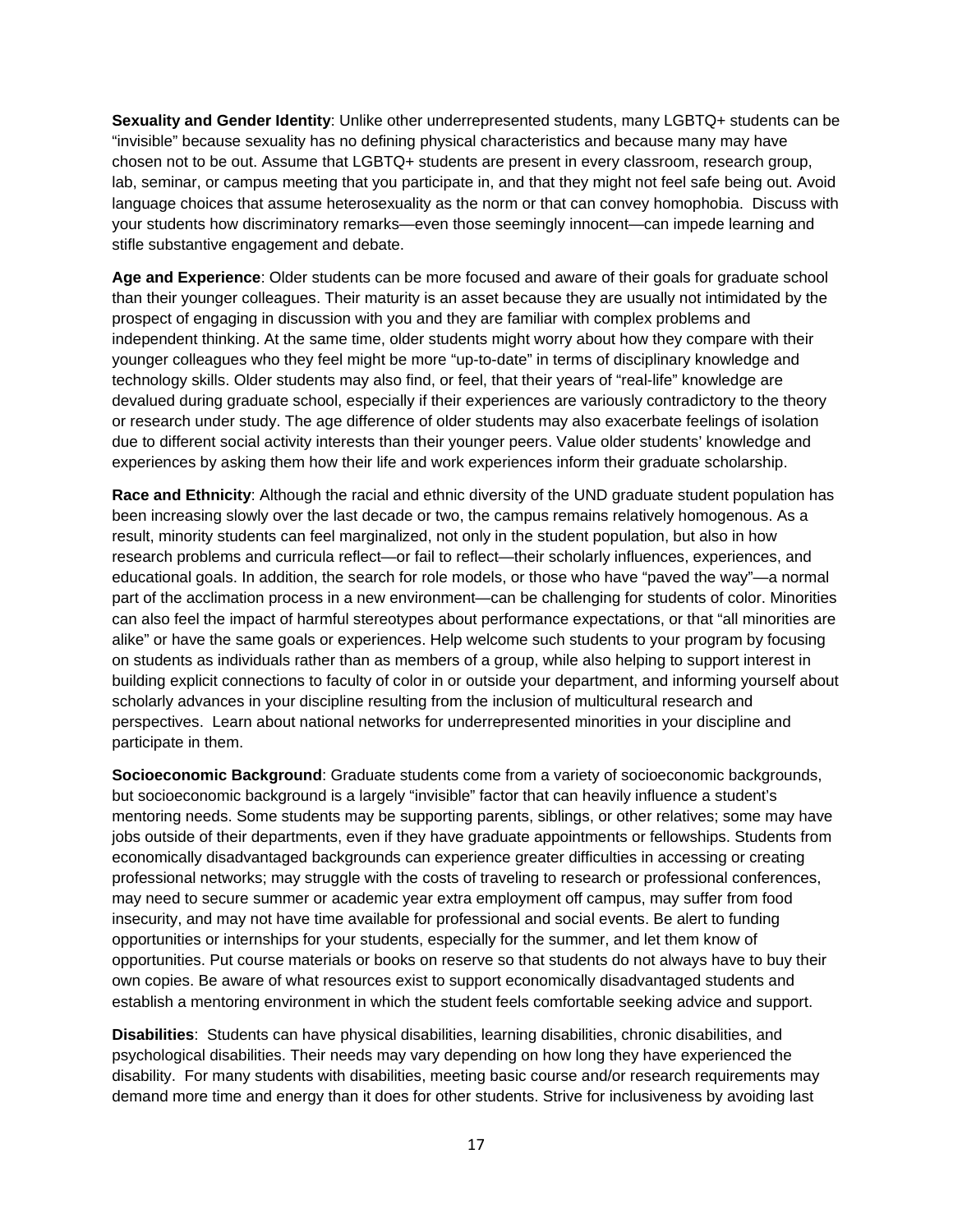minute changes to assignments, due dates, or course room relocations. Make clear that asking for help which some students may fear doing—is appropriate and welcomed. Those whose disabilities are a recent onset, or whose disability is "invisible," may be unaccustomed to asking for help. Find ways to emphasize and value the different abilities of all students in the classroom to lessen the potential for students with disabilities to fear appearing or being seen as less competent or capable. You can play a pivotal role in finding assistance for students with disabilities, assuring students that they are entitled to that assistance, and confirming that they are able to secure that assistance. Ensure that your office, seminar room and/or lab space are accessible. Be explicit in your seminars and syllabi that you want students with disabilities to contact you as soon as possible about accommodations. Make sure that students work with DSS to get any required documentation. Make sure your syllabus and assignments schedules are posted as early as possible so that students who may need more time have more time. If you are not sure how to meet a student's need, contact DSS. Information on DSS can be found [here.](https://und.edu/student-life/disability-services/)

**Advocate for inclusion**: If your program is not very diverse, work for change. Be alert for recruitment opportunities, whether among on-campus undergraduate groups, such as McNair scholars, or among prospective student populations through connections with faculty at more diverse undergraduate institutions.

#### **Specific Concern Considerations**

**Spokesperson**: Avoid assuming, first, that the white male experience is the norm. Understand how race, gender, and other characteristics influence, but do not predetermine, student perspectives and practices. Avoid asking an underrepresented student to speak as a spokesperson for the group to which you perceive they belong. If students voluntarily take on a spokesperson role, acknowledge the value of their contributions.

**Bias**: To the extent possible, be aware of your own potential biases and limitations. Research shows the widespread effects of implicit biases, fostered by our cultural surroundings. We can mitigate the effect of unconscious biases through striving for awareness of them and conscious intentionality to work against them.

**Assertiveness**: Assertiveness is often valued in graduate education, but can also therefore unintentionally privilege some students' practices and behaviors more than others. Women and underrepresented groups, in particular, express concern about making themselves heard, on the one hand, and being differently subject to criticism when they do assert themselves.

**Competitiveness**: Research shows that an overly competitive and critical atmosphere in graduate programs can alienate women and minority students. Consider providing more opportunities for collaborative work, especially given the increasing importance of collaboration and teamwork not only to the advancement of research in many fields but also to workplace expectations in a range of employment sectors. Set ground rules with your students in advance for group discussions in your courses, groups, or labs.

**Positive, Constructive Feedback**: students want frequent constructive feedback, and the lack of such can lead students to doubt their abilities. These feelings can be more intense among women and minority students. Research shows that women tend to attribute negative experiences they have to personal failings, while men tend to attribute them to insufficient guidance. Consider the tenor of classroom, lab, or research group discussions and intervene if it becomes overly critical; remind students that it is easier to criticize work than it is to produce it and encourage students to also consider the contributions that a work makes, rather than just the problems it might have.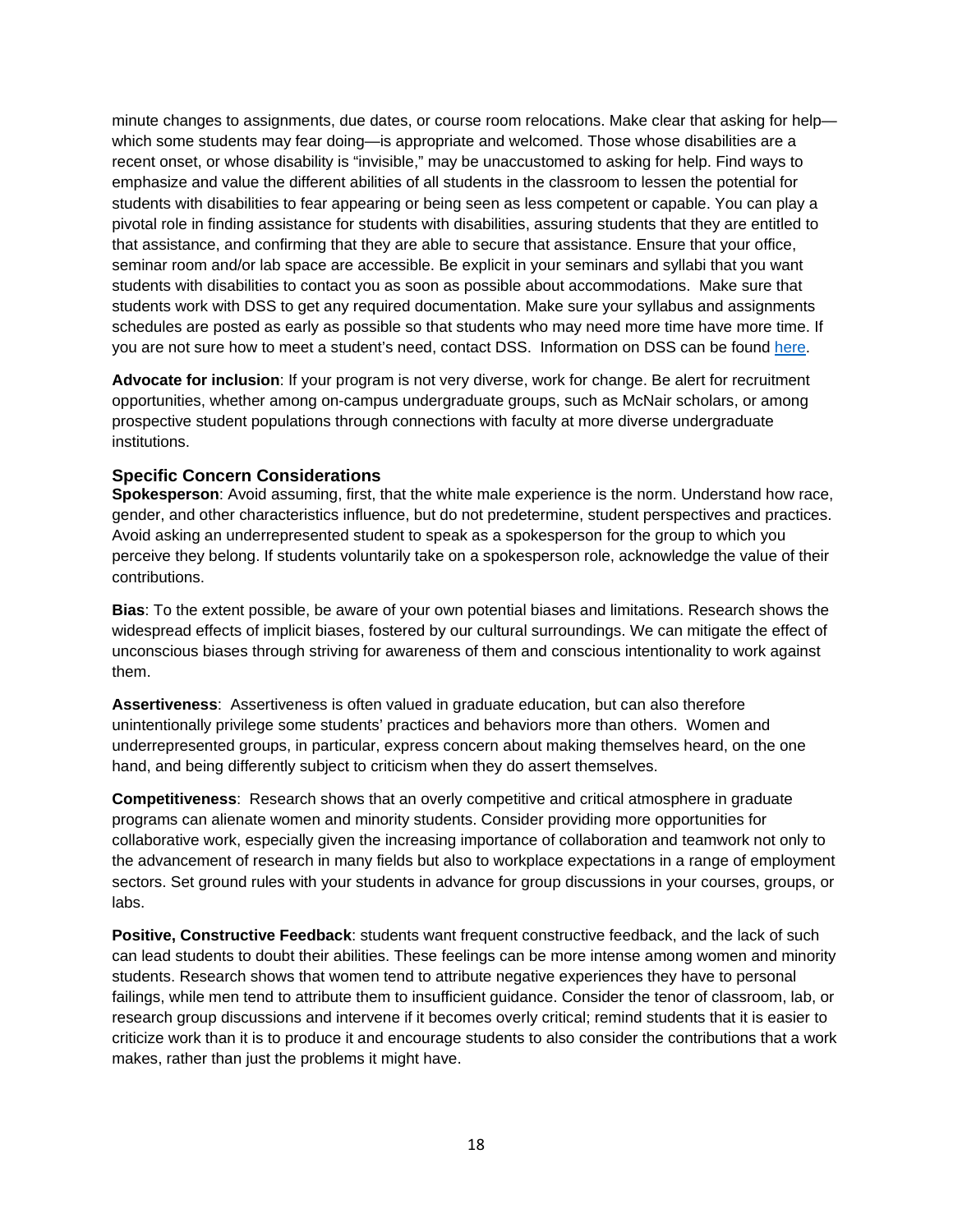**Isolation**: Graduate study, as we have pointed out elsewhere in this handbook, can be isolating. Isolation from other students or from one's community or culture can lead to loneliness and self-doubt, and, in extreme cases, depression and dropping out. Students from historically underrepresented groups, as well as international students far from home, can feel this isolation more intensely, especially in programs whose composition is highly homogenous.

**Work – Life Balance**: Students often observe their professors spending large parts of their lives on their work in order to find success in the academy and can feel overwhelmed if they feel expected to spend every waking minute on their studies. Demonstrate to students that you value each dimension of your life; offer tips on managing time and help them break down large, seemingly overwhelming tasks into smaller, more manageable tasks. Recognize that students may have family responsibilities that limit the number or blocks of hours they can be on campus; these students may have learned to be more efficient with the time they have available. Such students may also find it difficult to find time for as many social, academic, and professional functions as other students; this may exacerbate feelings of isolation and "not belonging." Discuss potential accommodations for students with family responsibilities. Reassure such students that less time spent on campus does not translate to you a lack of commitment. Make sure assignments are distributed well in advance of due dates to provide time to fit work into demanding schedules. Discuss your own family responsibilities with students and any tips you have for finding work/life balance; your acknowledgement of how difficult it is to "do it all and do it well" can in itself help students feel more positive about their own challenges and their ability to work through them.

**Stress**: Some students experiences difficulties that may be invisible to us, and perhaps even to the students themselves. Chronic illness and pain, financial problems, family responsibilities such as taking care of children or aging parents, or simply being different from the people around us can cause debilitating stress. Some stress may come from past experience with prejudice. A student may worry that others will treat them differently if they find out that their parents are migrant farm workers, that they have epilepsy, or that they considered becoming a priest before choosing science. The student may have encountered bigotry in other situations that generated those fears and made them especially sensitive to perceived or real intolerance. The student may be encountering prejudice in the lab that you may or may not perceive. There may be cliques from which they are excluded, jokes about their "difference" that may be intended to hurt or are inadvertently hurtful. Discrimination experienced outside the lab or even offcampus might affect the student's ability to work. A person subjected to prejudice undergoes physiological changes in many different organ systems that translate into cognitive changes that influence the ability to focus, concentrate, and be creative. Even the fear or anticipation of such attitudes (referred to as "stereotype threat") can have substantive effects. Be aware of circumstances that can activate stereotype threat, such as when a female graduate student is in front of an all-male faculty committee. Consider as well how to help students develop connections that can help combat feelings of isolation and thus lessen the impact of stereotype threat.

# <span id="page-18-0"></span>**DIFFICULT CONVERSATIONS**

Difficult conversations can take many forms and occur for many reasons. Perhaps, for example,

- You notice the student frequently seems unhappy or lacks motivation
- The student has frequent conflicts with other students or faculty
- The student is missing classes and/or scheduled meetings
- The student lacks necessary skills or isn't keeping up with assignments

Each of the above behaviors is concerning and each requires a conversation between mentor and mentee. How you choose to approach this conversation depends on your knowledge of the student, and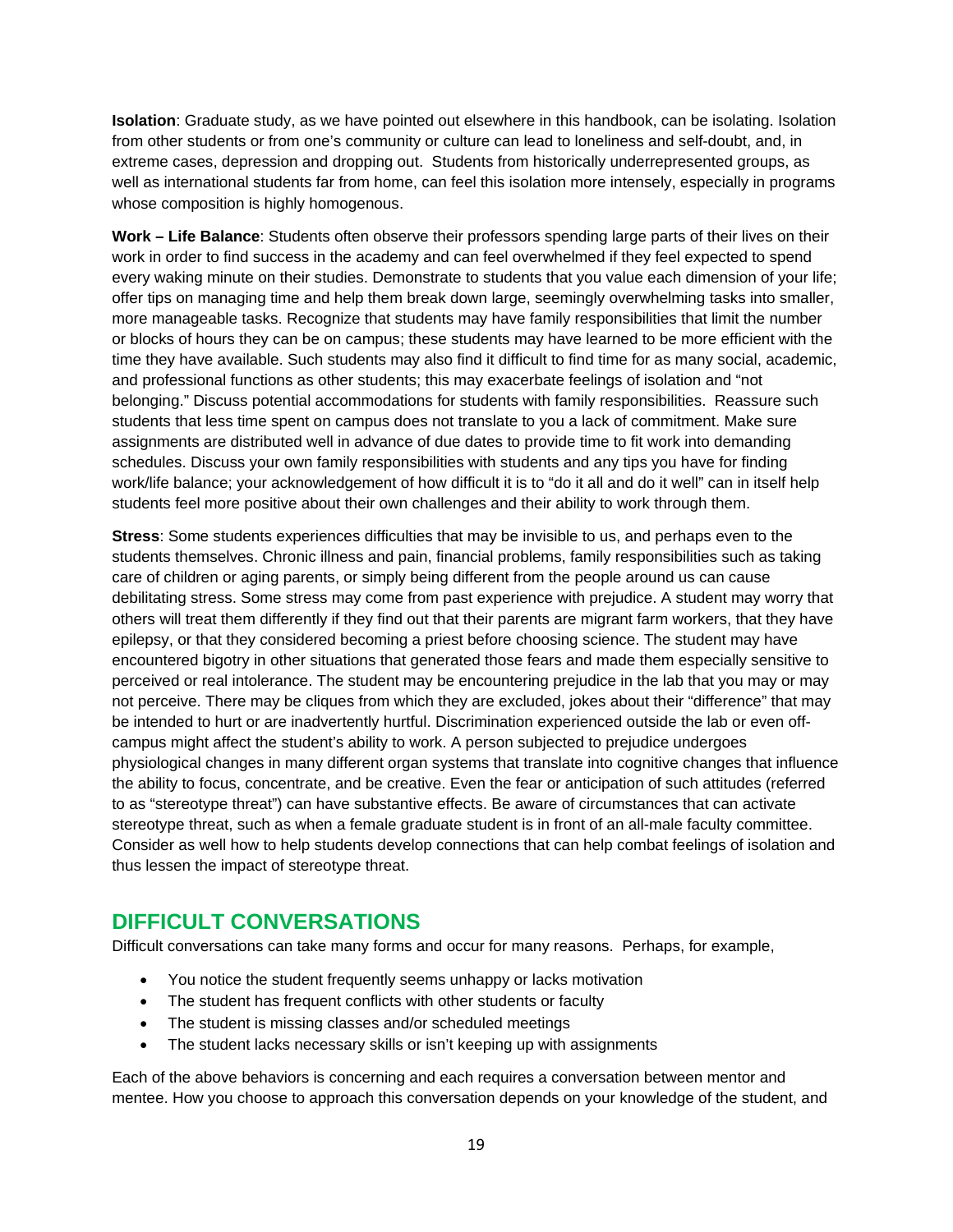thus makes clear the importance of having established a consistent mentoring relationship from the beginning with the student, with performance expectations clearly communicated. Even within a high quality mentoring relationship, however, conversations about the above concerns may result in an awkward, painful discussion. Based on your knowledge of and relationship with the student,

- Is a direct conversation in which the concern is clearly stated and addressed head-on more likely to enhance the relationship or damage it?
- Is it better to have a general discussion in which you suggest available training, professional development, wellness, or career resources on and off campus?
- Would the conversation benefit from the presence of a conflict mediator, a counselor from UCC, or a friend or colleague, such as the program chair or graduate director?

However you choose to have the discussion, it is important to not go into it with any predetermined assumptions about the causes of the student's concerning behavior. Give the student the benefit of the doubt and therefore the chance to explain themselves. You might simply begin by expressing your support for the student and asking the student if they are having any difficulties that they would like to discuss, and if the student does not engage, follow up with an example or two of behavior you or others in the program have found concerning. Depending on the nature and likely duration of the problem faced by the student, you may want to suggest additional resources, as relevant, including Student Health, the University Counseling Center, the Office of Student Rights and Responsibilities, or a conflict mediator. Have and share some ideas for how to move forward productively; don't expect too much, however. Difficult situations/conflicts are rarely fully resolved in a single discussion. Look for progress rather than resolution. Identify next steps; as the discussion winds down, plans should be made for specific steps toward progress.

In rare instances, mentors/mentees may encounter more severe problems in their mentoring relationships that are difficult to resolve or irresolvable. It is best to practice preventative behaviors—such as clear, consistent communication of expectations, goals, and responsibilities—that will usually keep unresolvable conflicts from arising. However, extreme problems can and do sometimes arise in mentoring relationships that have, for one reason or a combination of reasons, become toxic.

Should any behaviors or situations arise such that mentors or mentees cannot safely continue with the mentoring relationship, consult one or more of the following resources, depending on the severity and immediacy of the problem behavior. In general, the first step(s) should involve discussion with the Graduate Program Director and/or Program Chair. Should those discussions fail to resolve the conflict, next steps might include the College Dean's office, the School of Graduate Studies, a conflict mediator, the Office of Student Rights and Responsibilities, the Equal Opportunity and Title IX office, and, in extreme cases where the problem is severe and immediate, University Police.

# <span id="page-19-0"></span>**RESOURCES FOR GRADUATE STUDENTS**

# **Top ten ways to be a good grad student**

10. Develop a support network including your adviser/mentor, other mentors, and peers

- 9. Ask for help when you need it; don't be afraid to ask questions
- 8. Be organized and prioritize: break large tasks into smaller, more manageable parts
- 7. Ask for constructive criticism and take it seriously
- 6. Talk with a range of others about your research project
- 5. Schedule regular, dedicated time to focus on your project: minimize distractions
- 4. Read the literature, but recognize that no one can read "everything"; always looking for that "one last book/article" to read can itself distract from moving forward with your research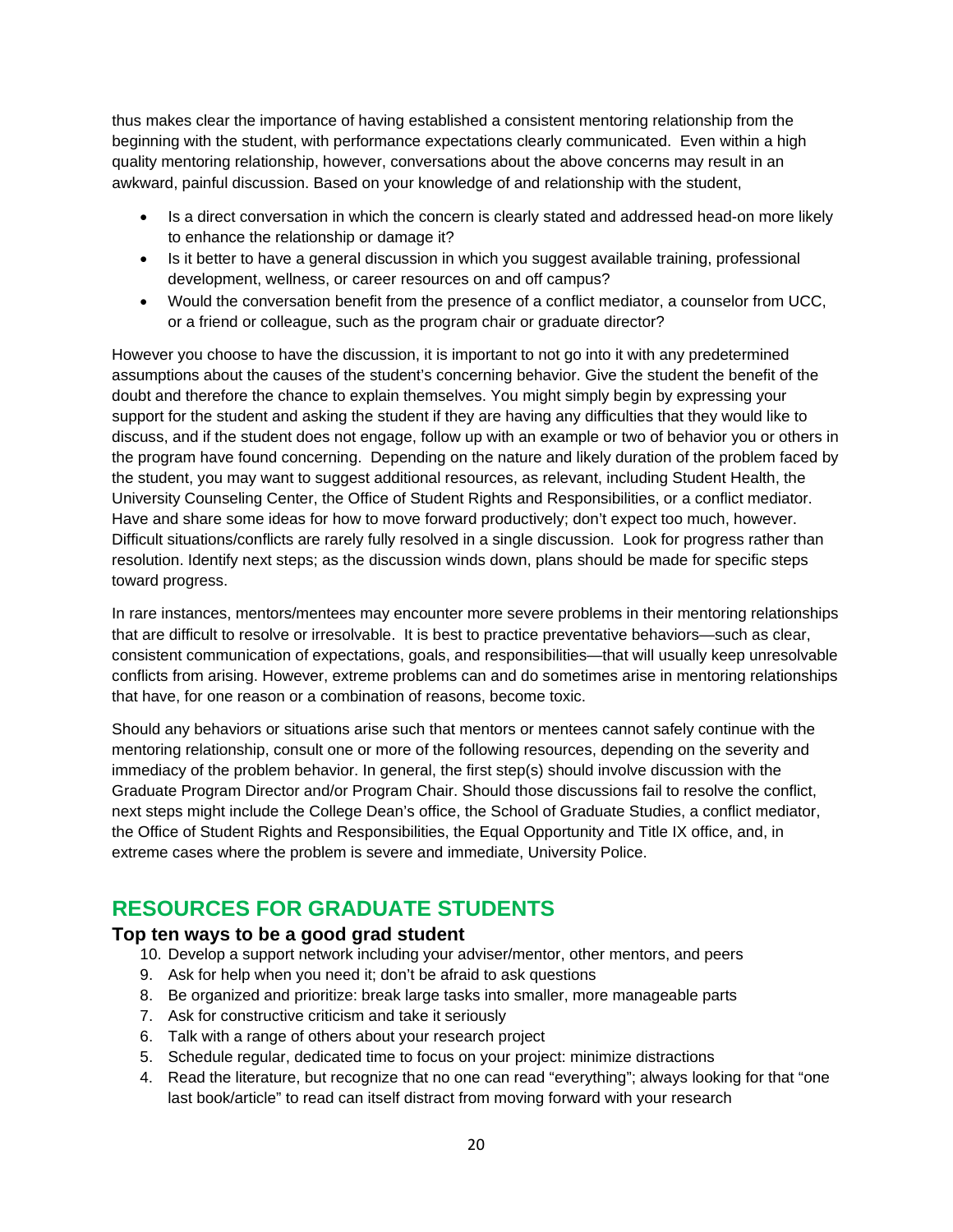- 3. Think about your project from as many perspectives as possible
- 2. Actively and regularly communicate with your adviser/mentor
- 1. Work hard

### **Questions to ask when looking for an Advisor/Mentor**

**Questions to ask a PI/mentor/adviser before deciding to ask to work primarily with them**

- What do you expect from a graduate student with whom you work?
- What do you see as your role as a thesis/dissertation adviser?
- Tell me about the students who have graduated with you as their adviser/mentor: what did they work on, how long ago did they graduate, what degree did they receive, and what are they doing now?
- Will you tell me if I do something or behave in a way that is inappropriate? Will you tell me if I am failing to progress? When will you tell me (threshold)?
- Explain how a student chooses and develops their project.
- Given the typical time to degree in this field, do you see yourself being here for that time period? What is the availability of funding during that time?
- How do you handle journal article writing?
- What journal clubs/seminars/local, regional, national, and international meetings do students typically attend?
- My current research interests are X; do you think that could make a good thesis/dissertation project?

#### **Questions to ask other students/postdocs/technicians who have worked with your adviser/mentor**

- Are you happy with your research project? Your Pl/adviser/mentor? Your research resources? The program/department?
- Would you recommend working with this PI/adviser/mentor? What advice would you give someone considering working with this person?
- Does this PI/adviser/mentor keep a student's best interests in mind? Do you feel that you have developed well under their supervision?
- How do you think the PI/adviser/mentor is thought of in his/her field? In the department? In the university?
- How does the PI/adviser/mentor handle setbacks or challenges?
- Do you feel that the PI/adviser/mentor pays sufficient attention to your project? Does she/he have enough time to give every advisee/mentee's project attention?
- Is the adviser/mentor hands-on or hands-off, moody or even-tempered, have favorites or treat everyone the same, etc.?
- What do you think is the best thing about the PI/adviser/mentor? The worst? Does he/she have any quirks?
- How have former graduate students done with this PI/adviser/mentor? Have they been successful?
- Does the PI/adviser/mentor encourage participation in professional development opportunities? Journal clubs? Regional/national/international meetings or conferences? Networking?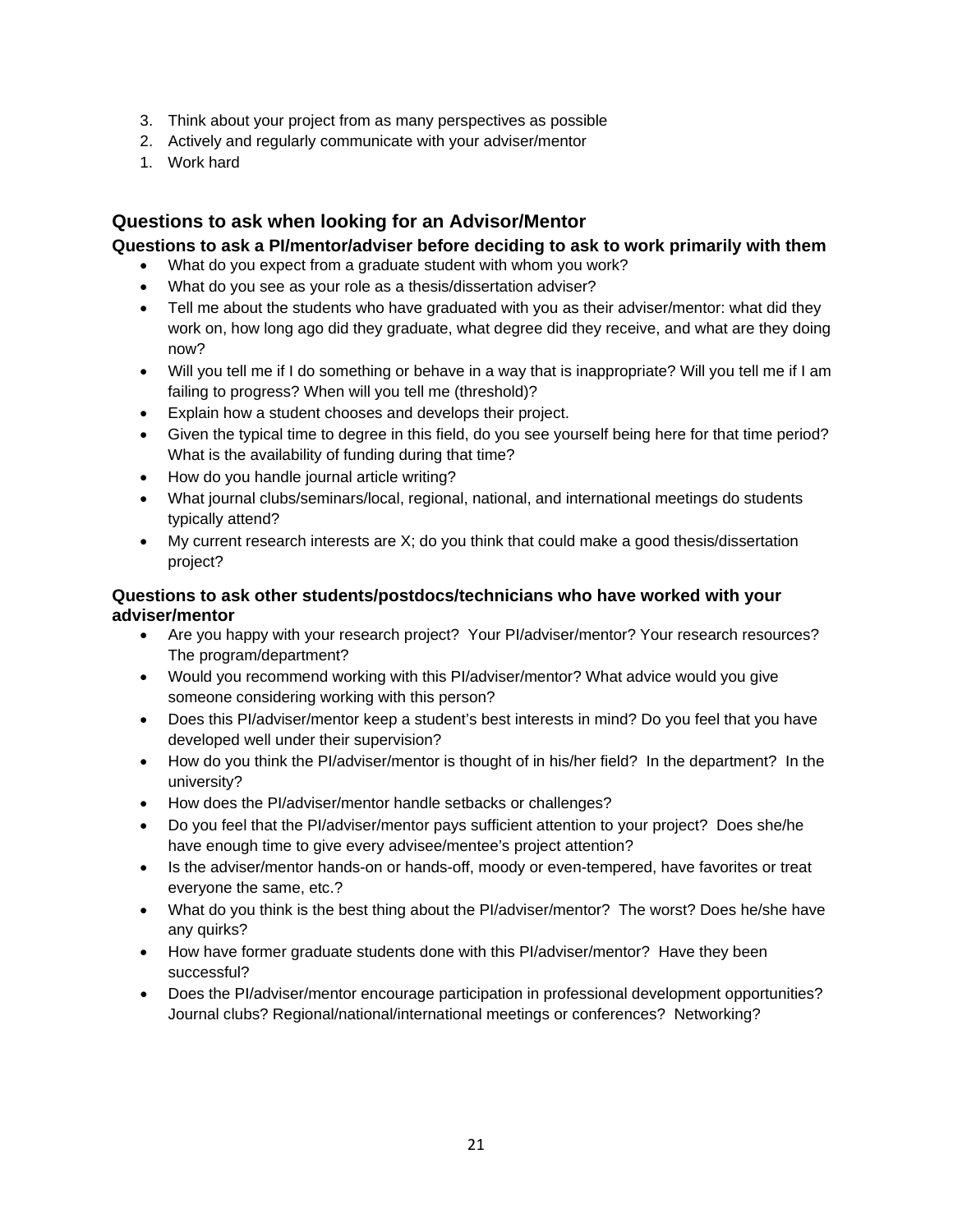**Note**: Remember, when asking the above questions, to consider the source: one person's perceptions may be wrong—or the person may have an axe to grind—but if you hear the same thing from a couple of independent reliable sources, it is more likely to be true.

# **Characteristics, values, and priorities of the best mentors**

- A mentor for life
- **Enthusiasm**
- Sensitivity
- Appreciative of individual differences
- Respect
- Unselfishness
- Support for other than one's own
- Teaching and communication
- Availability: the open door
- Inspiration, optimism
- Balancing direction and self-direction
- The art of questioning and listening
- Being widely read and widely receptive
- Life after/outside of discipline
- Celebration
- Building community
- Skill development
- Constructive criticism
- Writing
- Oral Presentation
- Networking

# <span id="page-21-0"></span>**ADDITIONAL RESOURCES**

**Diversity Resources**

NIH: Enhancing the Diversity of the NIH-Funded Workforce <https://www.nigms.nih.gov/training/dpc>

NIH Scientific Workforce Diversity Toolkit (PDF) [https://diversity.nih.gov/sites/coswd/files/images/SWD\\_Toolkit\\_Interactive-updated\\_508.pdf](https://diversity.nih.gov/sites/coswd/files/images/SWD_Toolkit_Interactive-updated_508.pdf)

NIH: National Research Mentoring Network (NRMN), Phase II: <https://www.nigms.nih.gov/training/dpc/Pages/nrmn.aspx>

**Interests Assessments** MyIDP <http://myidp.sciencecareers.org/>

ImaginePhD <https://www.imaginephd.com/>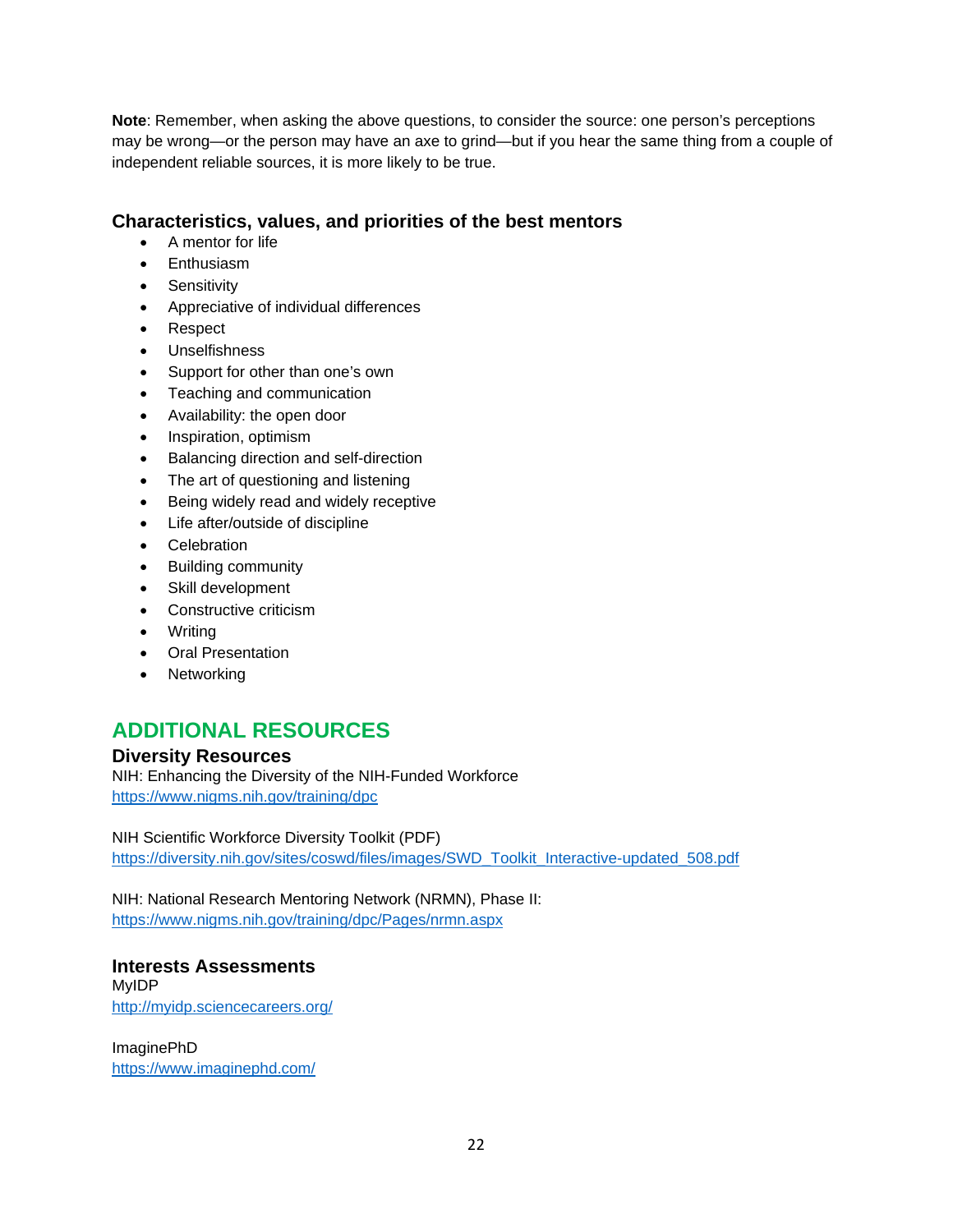## **Mentoring Resources**

AAAS STEM Mentor Resources <https://www.aaas.org/stemmentoring>

CIMER: Center for the Improvement of Mentored Experiences in Research, housed at the Wisconsin Center for Education Research, at the University of Wisconsin-Madison <https://cimerproject.org/>

Culturally Aware Mentoring Resources <https://cimerproject.org/culturally-aware-mentoring-resources-2/>

MLA Commons <https://connect.mla.hcommons.org/category/humanities-careers/> [https://connect.mla.hcommons.org/helping-students-prepare-for-humanities-careers-recommendations](https://connect.mla.hcommons.org/helping-students-prepare-for-humanities-careers-recommendations-for-faculty-members/)[for-faculty-members/](https://connect.mla.hcommons.org/helping-students-prepare-for-humanities-careers-recommendations-for-faculty-members/) <https://connect.mla.hcommons.org/linkedin-tips-for-humanities-phds/>

Humanities PhD Project:<https://sites.lsa.umich.edu/humanities-phd-proj/facultyresources/mentoring/> UMN Mentor Training <https://ctsi.umn.edu/training/mentors/mentor-training>

#### **National Research Mentoring Network**

NRMNet web portal <https://nrmnet.net/>

MyNRMN <https://nrmnet.net/mynrmn/>

#### **UND Resources**

UND Health Promotion <https://und.edu/student-life/wellness-center/health-promotion/index.html>

UND Health and Wellbeing Resources <https://und.edu/student-life/health-wellness.html>

UND Student Health Services <https://und.edu/student-life/student-health/>

UND Wellness Center <https://und.edu/student-life/wellness-center/>

UND Writing Center <https://und.edu/academics/writing-center/>

UND University Counseling Center <https://und.edu/student-life/counseling-center/>

UND University Counseling Center Wellbeing App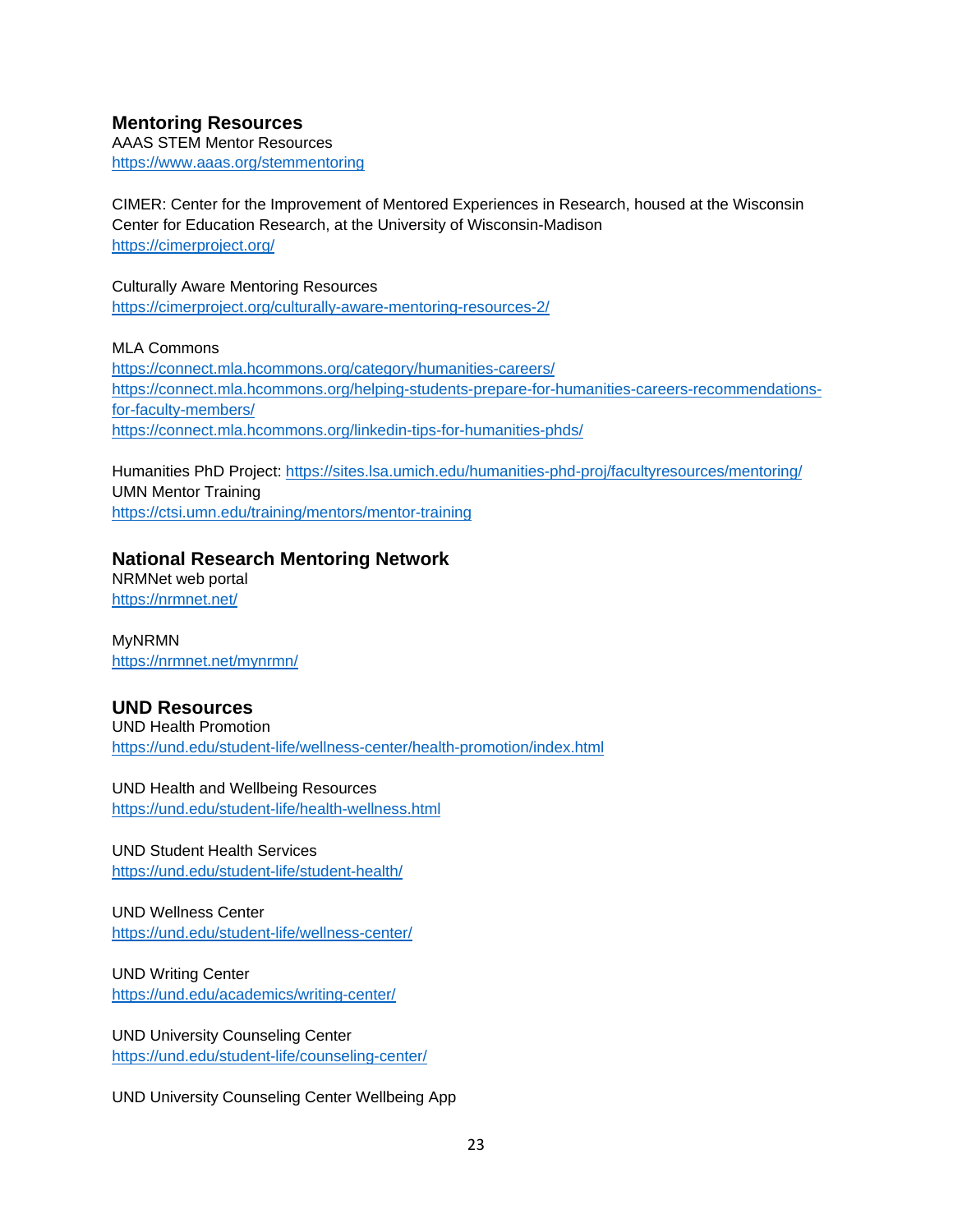<https://apps.apple.com/us/app/und-wellbeing-app/id1577344920>

Health Insurance for Graduate Students through the ACA Exchanges: Maureen Potucek, Student Health Services: [Maureen.potucek@und.edu,](mailto:Maureen.potucek@und.edu) 701-777-3457

# <span id="page-23-0"></span>**CASE STUDIES**

A wealth of mentoring situation case studies are available on the CIMER portal; the link provided here enables you to build and download a custom case study curricula: <https://www.cimerprojectportal.org/#/searchCustomCurricula>

Complete CIMER mentoring curricula are available here: <https://www.cimerprojectportal.org/#/completeCurricula/mentor>

Mentoring case studies specifically focused on RCR issues can be found here: [https://ori.hhs.gov/rcr](https://ori.hhs.gov/rcr-casebook-mentor-and-trainee-relationships)[casebook-mentor-and-trainee-relationships](https://ori.hhs.gov/rcr-casebook-mentor-and-trainee-relationships)

[Brown University Case Studies on Advising and Mentoring \(PDF\)](https://www.google.com/url?sa=t&rct=j&q=&esrc=s&source=web&cd=&cad=rja&uact=8&ved=2ahUKEwiBuLGRzL70AhVMOs0KHW-WB7cQFnoECAQQAQ&url=https%3A%2F%2Fwww.brown.edu%2Facademics%2Fgradschool%2Fsites%2Fbrown.edu.academics.gradschool%2Ffiles%2Fuploads%2FCase%2520Studies%2520For%2520Mentoring%252010-20-2017.pdf&usg=AOvVaw0twyuAVho1xVpJOZ-_6d8J)

# <span id="page-23-1"></span>**SELECTED REFERENCES AND ADDITIONAL RESOURCES WITH LINKS**

- *Advising and Mentoring Resources for Faculty*. (n.d.). Brown University Graduate School. Retrieved October, 2022, from [https://www.brown.edu/academics/gradschool/academics](https://www.brown.edu/academics/gradschool/academics-research/graduate-advising-and-mentoring/advising-and-mentoring-resources-faculty)[research/graduate-advising-and-mentoring/advising-and-mentoring-resources-faculty](https://www.brown.edu/academics/gradschool/academics-research/graduate-advising-and-mentoring/advising-and-mentoring-resources-faculty)
- Branchaw, J., Guerrero, L., & Pfund, C. (2020). Interventions to optimize mentoring relationships for diverse biomedical researchers. *Understanding Interventions, 11*(1). [Article Link](https://www.understandinginterventionsjournal.org/article/12479-interventions-to-optimize-mentoring-relationships-for-diverse-biomedical-researchers)
- Butz, A. R., Spencer, K., Thayer-Hart, N., Cabrera, I. E., & Byars-Winston, A. (2019). Mentors' motivation to address race/ethnicity in research mentoring relationships. *Journal of Diversity in Higher Education, 12*(3), 242–254. https://doi.org/10.1037/dhe0000096
- Byars-Winston, A., Gutierrez, B., Topp, S., & Carnes, M. (2017). Integrating theory and practice to increase scientific workforce diversity: A framework for career development in graduate research training. *CBE-Life Sciences Education, 10*(4). https://doi.org/10.1187/cbe.10-21-0145 [Article Link](https://www.lifescied.org/doi/full/10.1187/cbe.10-12-0145)
- Byars-Winston, A., & Lund Dahlberg, M. (2019). *The science of effective mentorship in STEMM.* National Academies Press. doi:10.17226/25568 [Book Link](https://www.nap.edu/catalog/25568/the-science-of-effective-mentorship-in-stemm)
- Byrnes, D., Uribe-Flórez, L. J., Trespalacios, J., & Chilson, J. (2019). Doctoral e-mentoring: Current practices and effective strategies. *Online Learning Journal, 23*(1). <http://dx.doi.org/10.24059/olj.v23i1.1446>
- Cameron, K., Daniels, L., Traw, E., & McGee, R. (2021). Mentoring in crisis does not need to put mentorship in crisis: Realigning expectations. *Journal of Clinical and Translational Science, 5*(1), E16. doi:10.1017/cts.2020.508 [Article Link](https://www.cambridge.org/core/journals/journal-of-clinical-and-translational-science/article/mentoring-in-crisis-does-not-need-to-put-mentorship-in-crisis-realigning-expectations/564B397E61CA05A60EA0FAE4CCEFC639)
- Council of Graduate Schools. (2010). *Ph.D. Completion and attrition: Policies and practices to promote student success*. [https://cgsnet.org/phd-completion-and-attrition-policies-and-practices-promote](https://cgsnet.org/phd-completion-and-attrition-policies-and-practices-promote-student-success-0)[student-success-0](https://cgsnet.org/phd-completion-and-attrition-policies-and-practices-promote-student-success-0)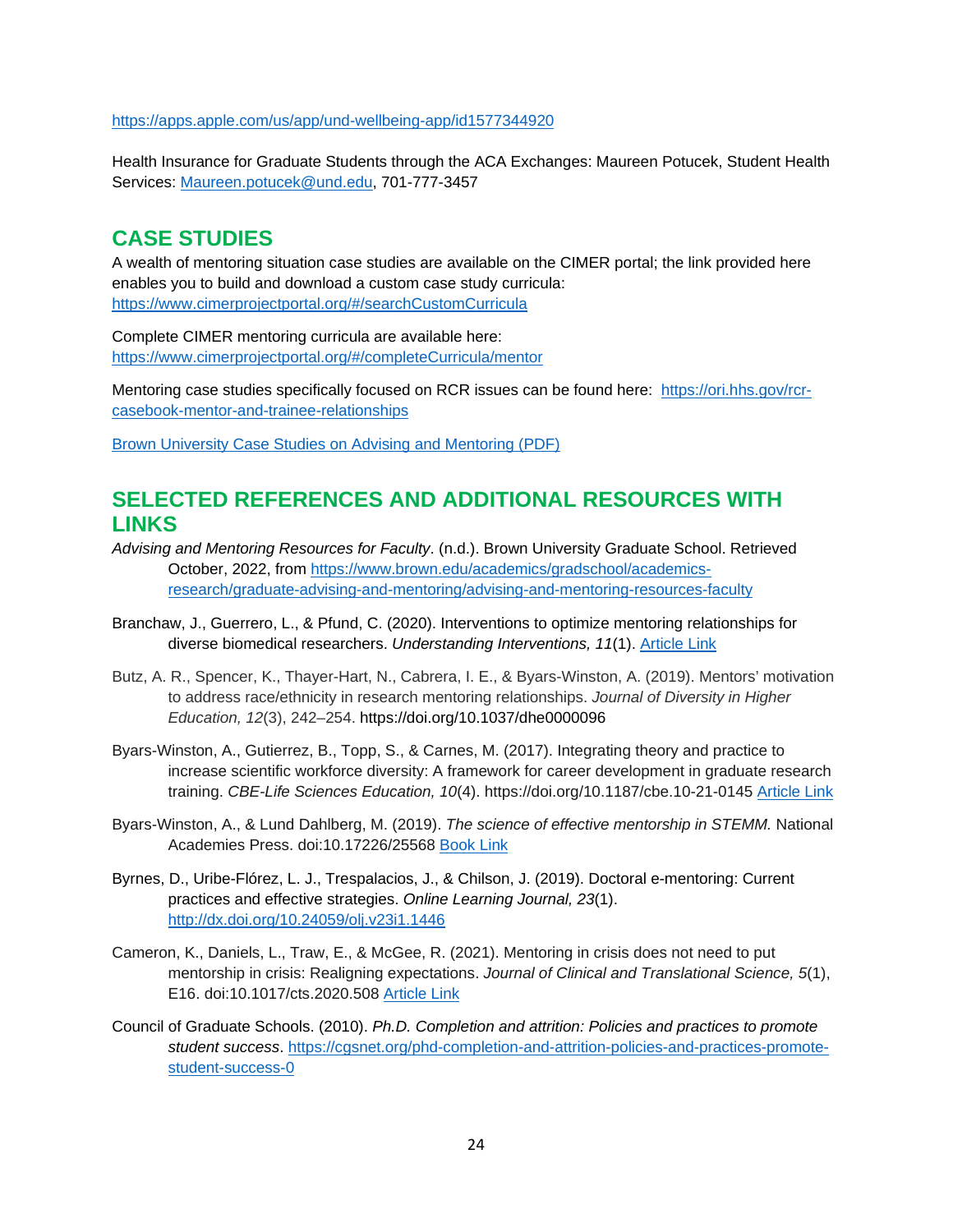- Davis, S. M., Singh, H., Weismann, C. M., Bankston, A., & Ruiz Villalobos, J. P. (2020). Actionable recommendations from trainees to improve science training. *eLife*, *9*, e59806. https://doi.org/10.7554/eLife.59806 [Article Link](https://www.ncbi.nlm.nih.gov/pmc/articles/PMC7413740/)
- Deshpande, A. (2017). Faculty best practices to support students in the 'virtual doctoral land.' *Higher Education for the Future*, *4*(1), 12–30.<https://doi.org/10.1177/2347631116681211>
- Jameson, C., & Torres, K. (2019). Fostering motivation when virtually mentoring online doctoral students. *Journal of Educational Research and Practice*, *9*(1), 331–339. <https://doi.org/10.5590/JERAP.2019.09.1.23>
- Johnson, W. B. (2016). *On being a mentor*. Routledge. [Book Link](https://www.routledge.com/On-Being-a-Mentor-A-Guide-for-Higher-Education-Faculty-Second-Edition/Johnson/p/book/9781138892279)
- Johnston, J. (2010). Mentoring Gradaute Students. Vanderbilt Center for Teaching. Retrieved October 1, 2022 from<https://cft.vanderbilt.edu/guides-sub-pages/mentoring-graduate-students/>
- Kumar, S., & Coe, C. (2017). Mentoring and student support in online doctoral programs. *American Journal of Distance Education*, *31*(2), 128–142.<https://doi.org/10.1080/08923647.2017.1300464>
- Kumar, S., & Johnson, M. (2017). Mentoring doctoral students online: Mentor strategies and challenges. *Mentoring & Tutoring: Partnership in Learning*, *25*(2), 202–222. <https://doi.org/10.1080/13611267.2017.1326693>
- Lee, A., Dennis, C., & Campbell, P. (2007). Nature's guide for mentors. *Nature 447*. https://doi.org/10.1038/447791a [Article Link](https://www.nature.com/articles/447791a)
- Lee, S., Pfund, C., Branchaw, J., & McGee, R. (2016). Mentoring up: Learning to manage your mentoring relationships. In G. Wright (Ed.), *The mentoring continuum: From graduate school through tenure* (pp. 133-153). Graduate School Press of Syracuse University. [Download PDF](https://www.researchgate.net/profile/Henarath_Opatha/post/what_are_the_impact_of_mentor-mentee_relationship_on_academic_outcome_and_professional_success/attachment/5a842097b53d2f0bba51d851/AS%3A593901396176897%401518608535139/download/mentoring+up.pdf)
- Lunsford, L.G., & Baker, V.L. (September 2016). Great mentoring in graduate school: A quick start guide for proteges. *CGS Occasional Paper Series*. [Article Link](https://cgsnet.org/ckfinder/userfiles/files/CGS_OPS_Mentoring2016.pdf)
- McGee, Jr, R., Saran, S., & Krulwich, T. A. (2012). Diversity in the biomedical research workforce: Developing talent. *Mount Sinai Journal of Medicine: A Journal of Translational and Personalized Medicine, 79*(3). https://doi.org/10.1002/msj.21310
- *Mentoring.* (n.d.). The Humanities PHD Project. Retrieved October, 2022, from <https://sites.lsa.umich.edu/humanities-phd-proj/category/resourcesfaculty/mentor/>
- *Mentoring*. (n.d.). University of Washington Graduate School. Retrieved October, 2022, from <https://www.grad.washington.edu/for-students-and-post-docs/core-programs/mentoring/>
- *MSU Guidelines for graduate student mentoring & advising*. (n.d.). Michigan State University Graduate School. Retrieved October, 2022, from [https://grad.msu.edu/msu-guidelines-graduate-student](https://grad.msu.edu/msu-guidelines-graduate-student-mentoring-advising)[mentoring-advising](https://grad.msu.edu/msu-guidelines-graduate-student-mentoring-advising)
- Pfund, C. (2019). Improving mentoring relationships in science: Mentors need mentors. Scientia. https://doi.org/10.33548/SCIENTIA458 [Article Link](https://www.scientia.global/dr-christine-pfund-improving-mentoring-relationships-in-science-mentors-need-mentors/)
- Pfund, C., Branchaw, J., & Handelsman, J. (2015). Entering mentoring, 2nd Edition. W.H. Freeman and Co. [Book Link](https://www.macmillanlearning.com/college/us/product/Entering-Mentoring/p/1464184909?selected_tab=About)